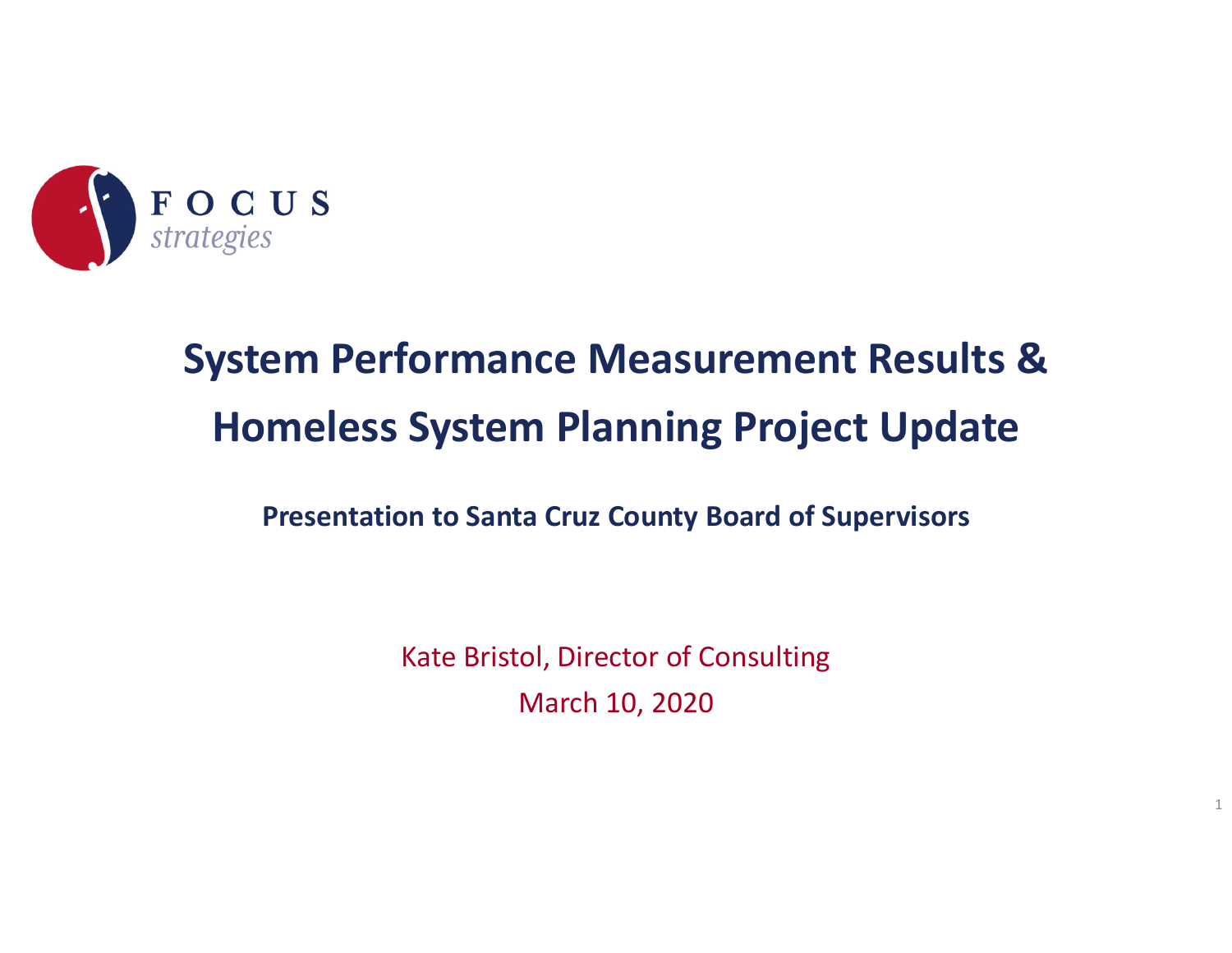

### We believe optimized systems, the power of analytics, and expanded housing lead the way to ending homelessness.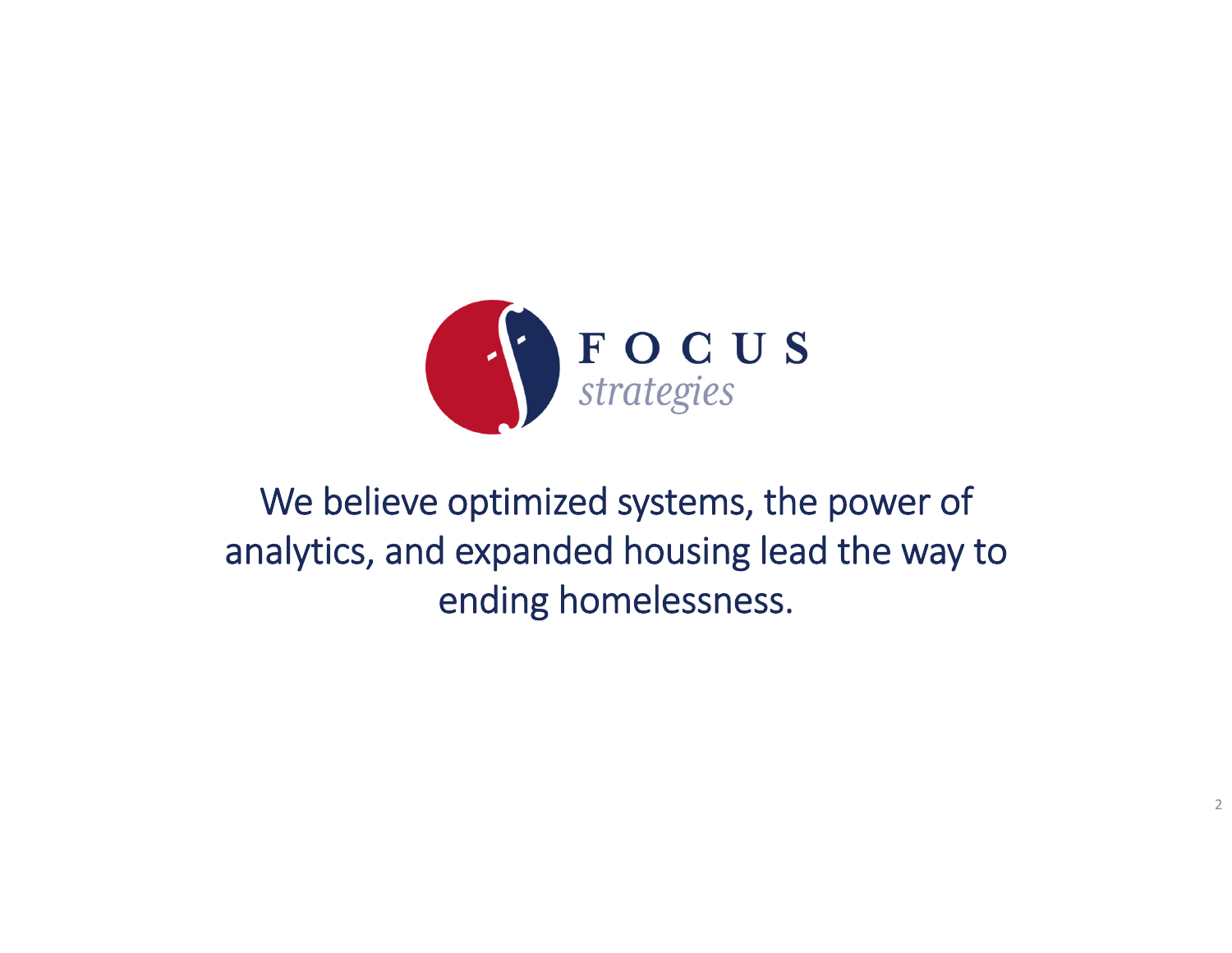#### **Overview**

### Overview of Presentation

- 1. Review: "systems approach" to addressing homelessness
- 2. Summary results of Focus Strategies system performance analysis
- 3. Summary of system design and implementation work group results
- 4. Next steps: Action Planning Process
- 5. Questions and Answers

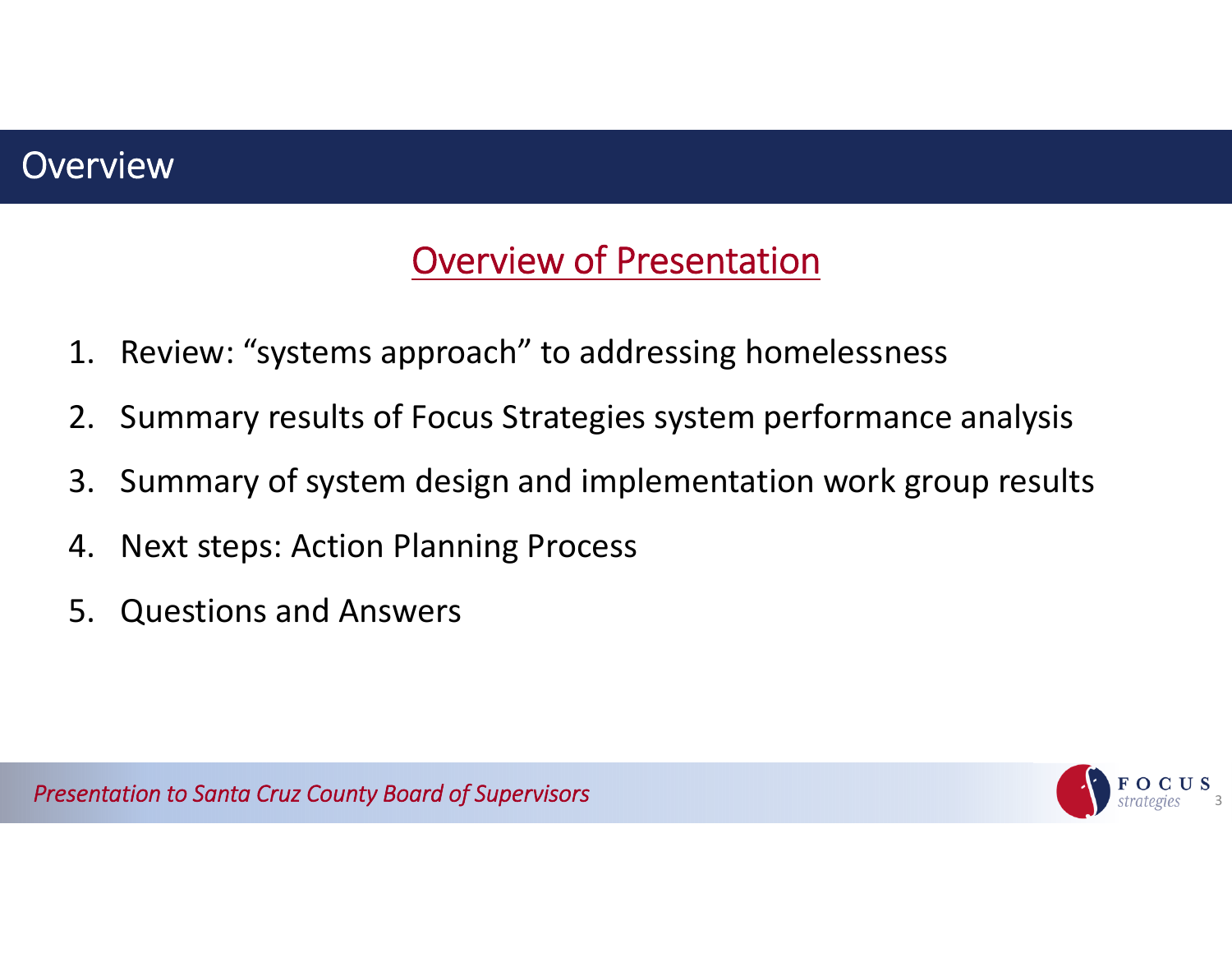### Goal: Create <sup>a</sup> Homelessness Response System

Move from <sup>a</sup> loosely coordinated collection of programs and activities that address *some* homelessness, to <sup>a</sup> strongly coordinated system that strategically prioritizes resources to address *all* homelessness.

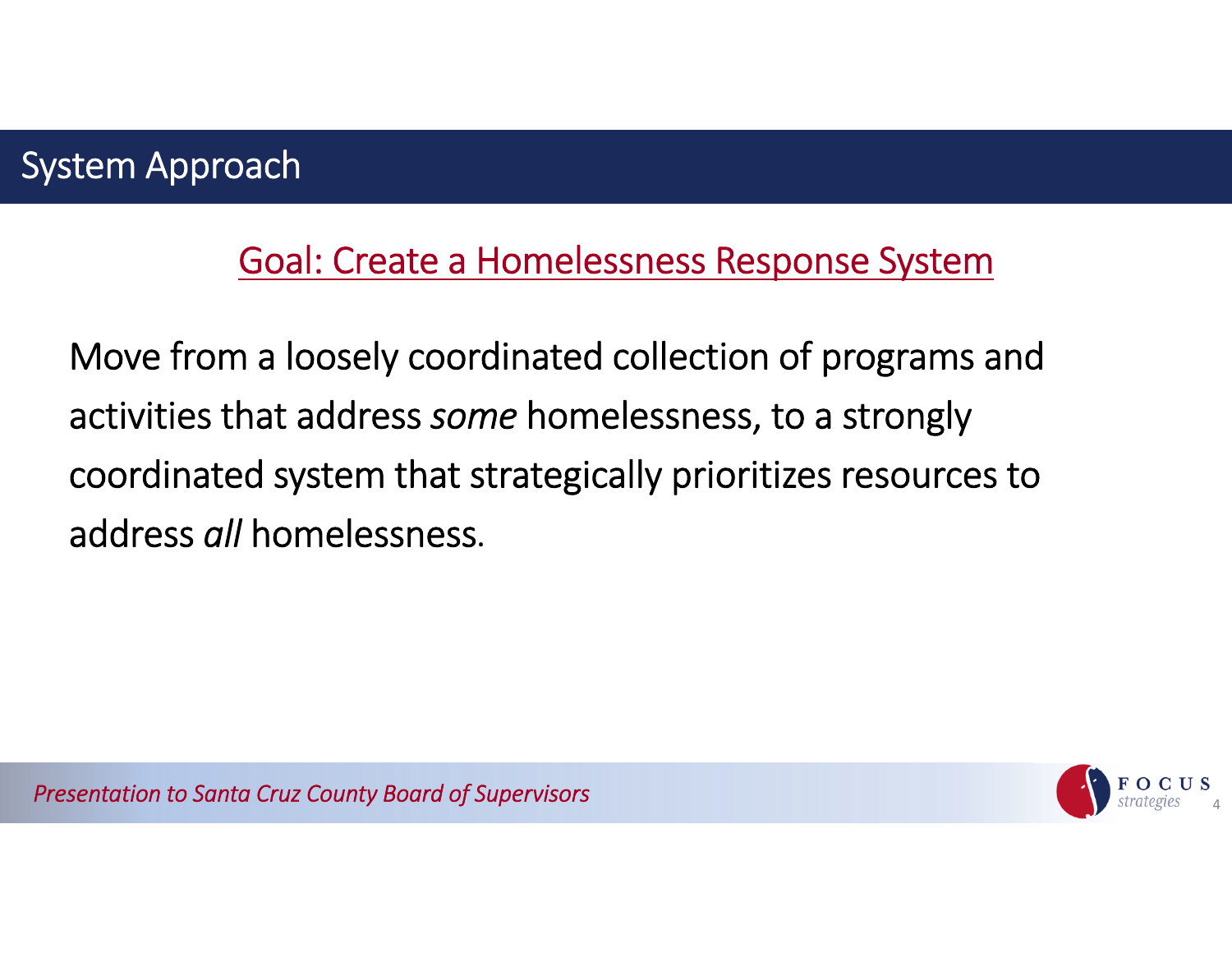### System Approach

### Why Do You Need a System Approach?

- $\triangleright$  Programs alone cannot solve the problem
- Limited resources requires joint decision‐making shaped by shared goals
- $\triangleright$  Need to know how you are investing your funds, who is being served, and what the results are
- $\triangleright$  Creates accountability for all stakeholders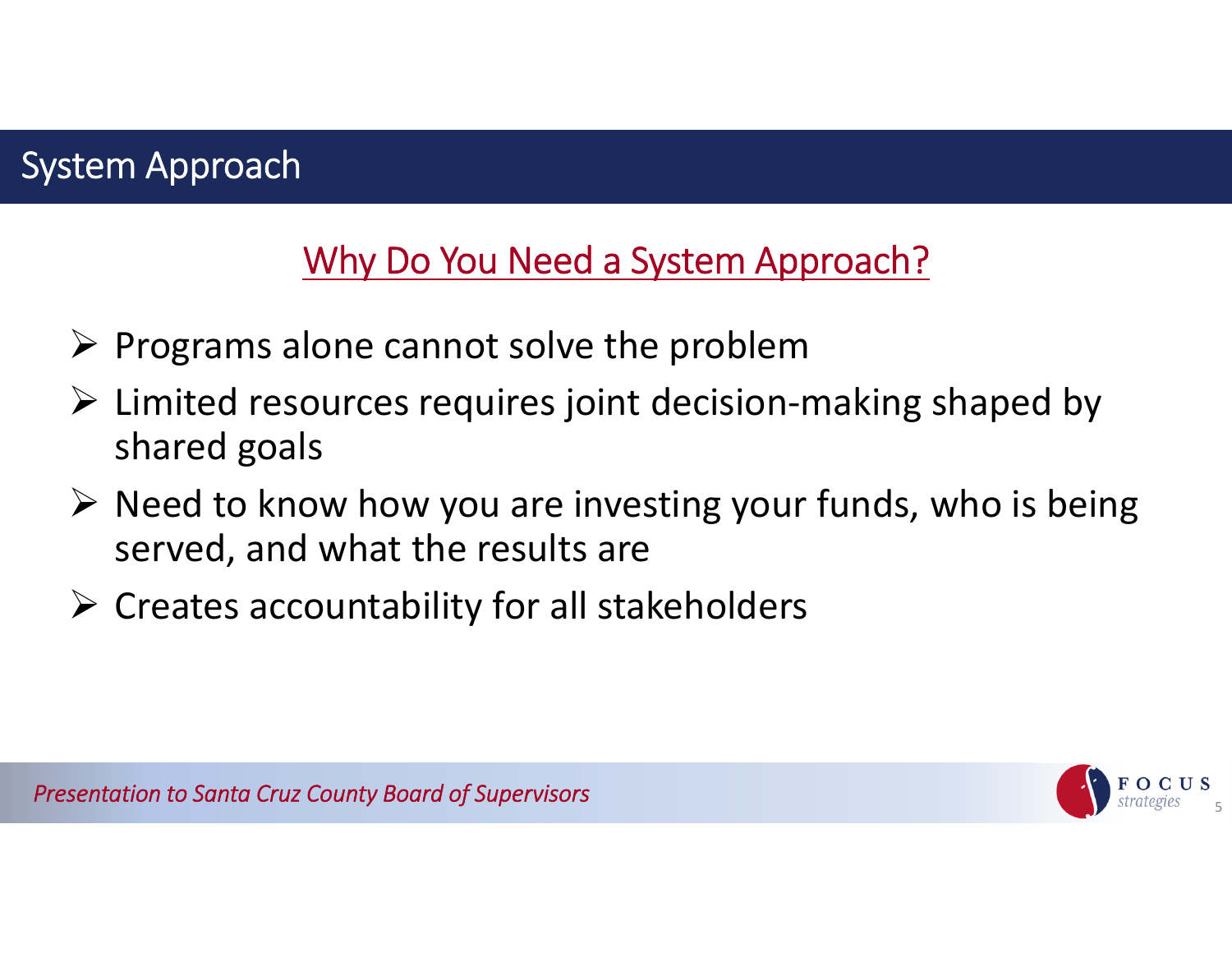### Systems Approach

### When You Have <sup>a</sup> System

- $\triangleright$  There are shared objectives all stakeholders agree upon; and:
	- Resources are aligned to achieving shared objectives and outcomes
	- Programs are designed to achieve shared objectives
	- Data is analyzed to understand whether objectives are being met and make adjustments to improve results
- $\triangleright$  There is a clear structure and process for making decisions about the community's response to homelessness that is understood by everyone
- $\triangleright$  Each person who experiences homelessness receives a timely and calibrated response that sets them on <sup>a</sup> pathway towards <sup>a</sup> housing solution

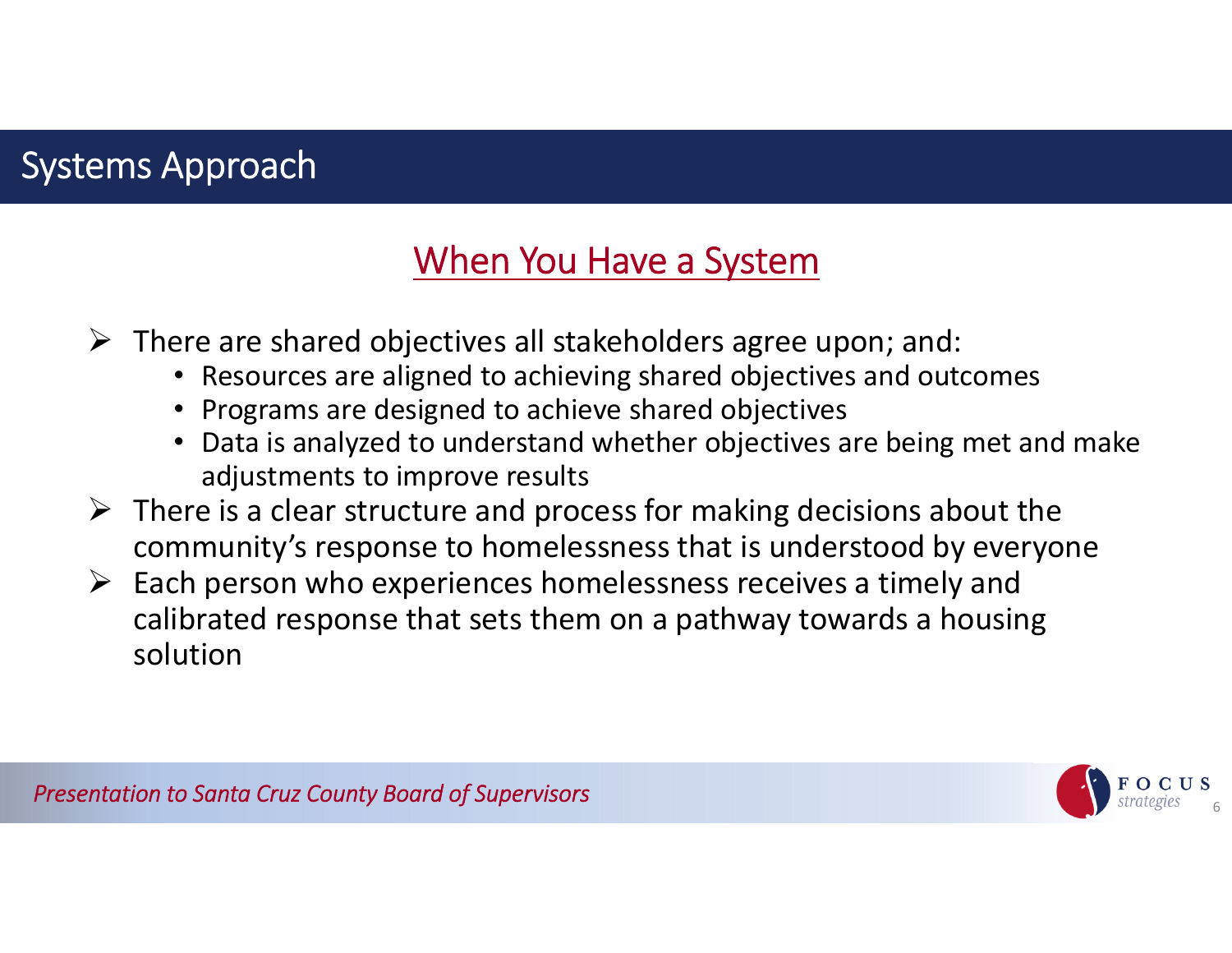#### Systems Approach



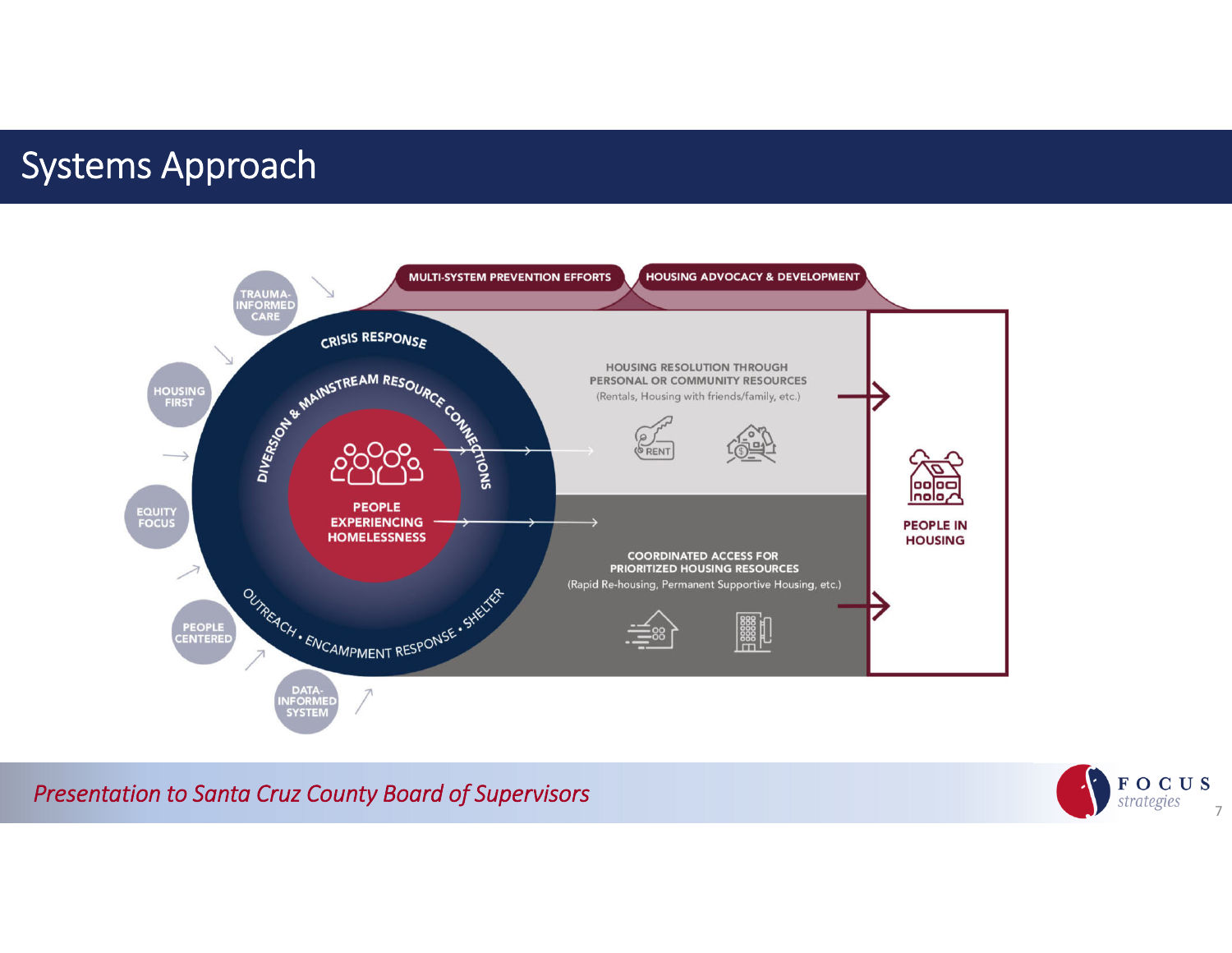#### Scope of Work and Timeline



**Presentation to Santa Cruz County Board of Supervisors** 8 (1) 8 (1) 8 (1) 8 (1) 8 (1) 8 (1) 8 (1) 8 (1) 8 (1) 8 (1) 8 (1) 8 (1) 8 (1) 8 (1) 8 (1) 8 (1) 8 (1) 8 (1) 8 (1) 8 (1) 8 (1) 8 (1) 8 (1) 8 (1) 8 (1) 8 (1) 8 (1) 8 (

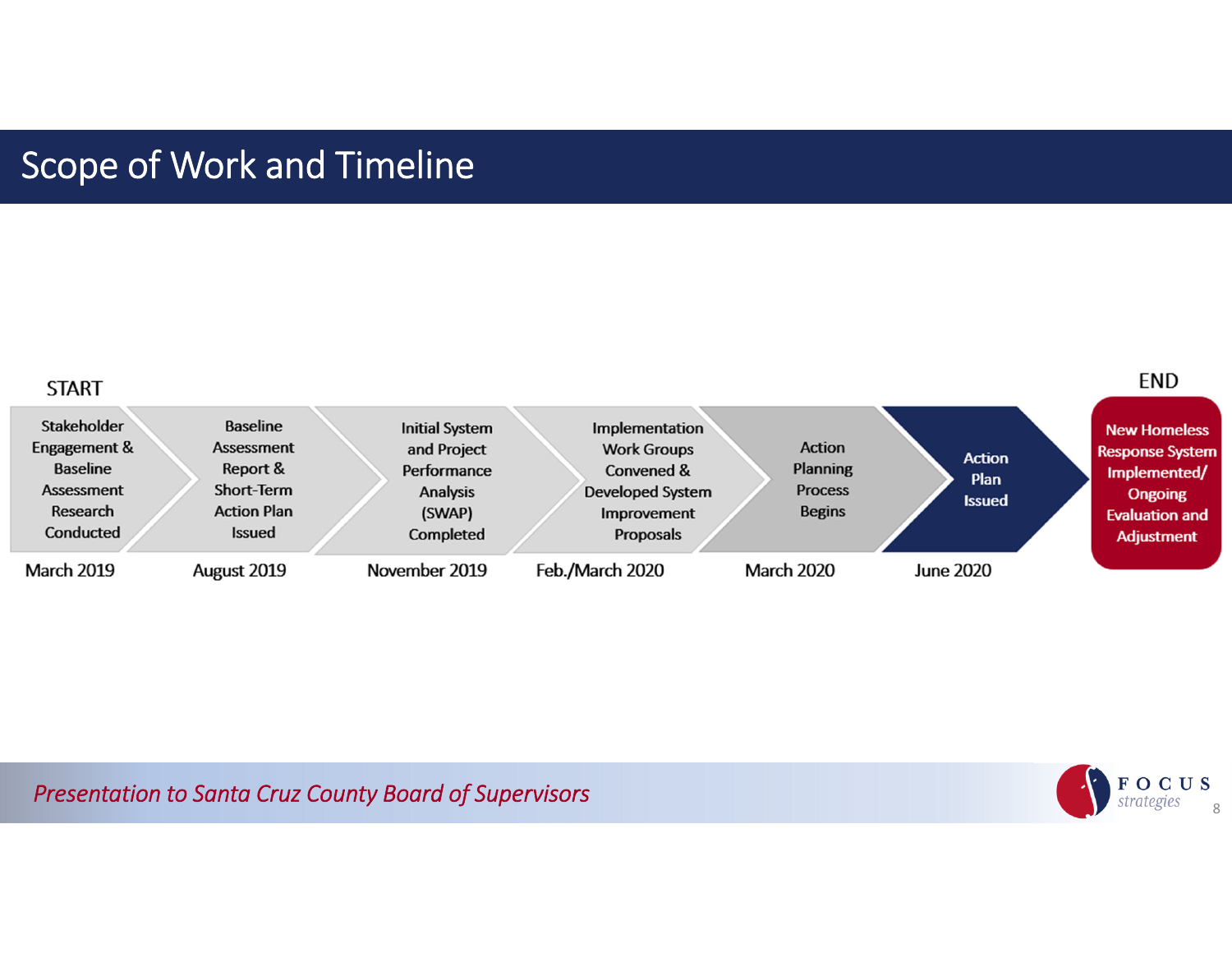

### **System Performance Data**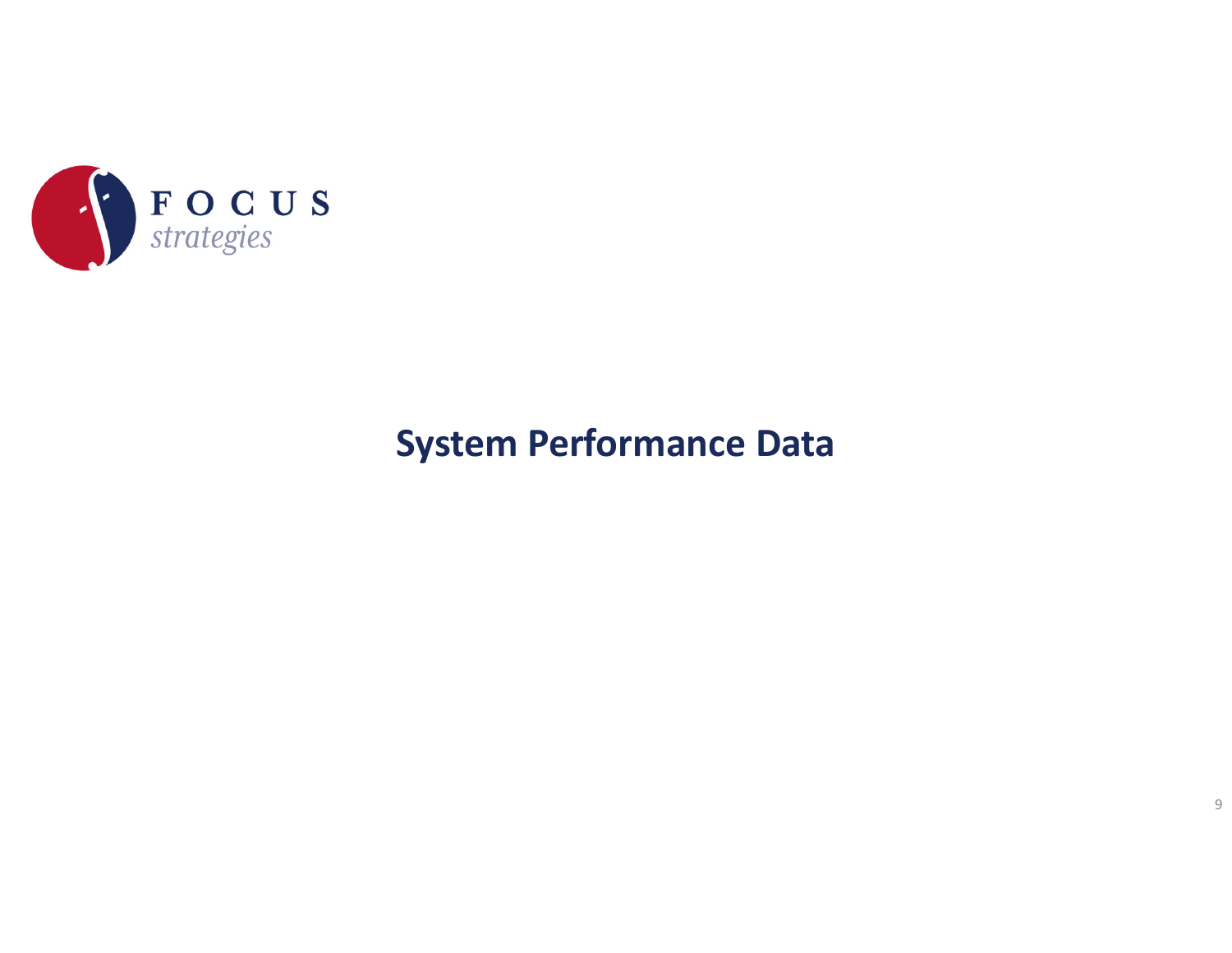#### 2019 PIT Count: People Experiencing Homelessness Countywide

|                               | # of People | Percentage |  |
|-------------------------------|-------------|------------|--|
| Unsheltered                   | 1,700       | 78.4%      |  |
| Sheltered                     | 467         | 21.6%      |  |
| <b>Total Number of People</b> | 2,167       |            |  |
|                               |             |            |  |
|                               | # of People | Percentage |  |
| Age                           |             |            |  |
| Adults (24 and up)            | 1,273       | 58.7%      |  |
| Transition-Aged Youth (18-24) | 594         | 27.4%      |  |
| Children under 18             | 300         | 13.8%      |  |
| <b>Chronically Homeless</b>   | 403         | 18.6%      |  |

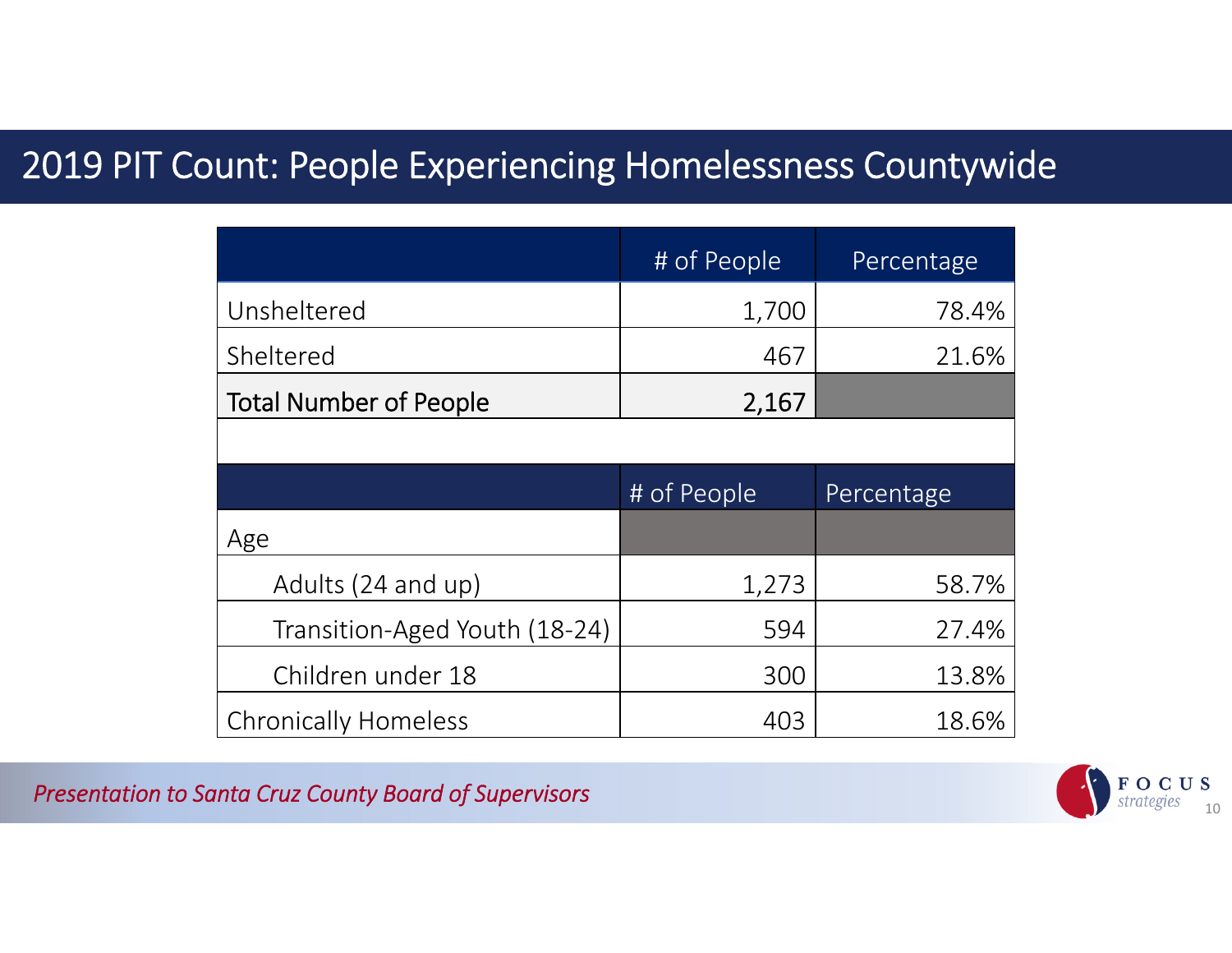### 2019 PIT Count: People Experiencing Homelessness by Jurisdiction



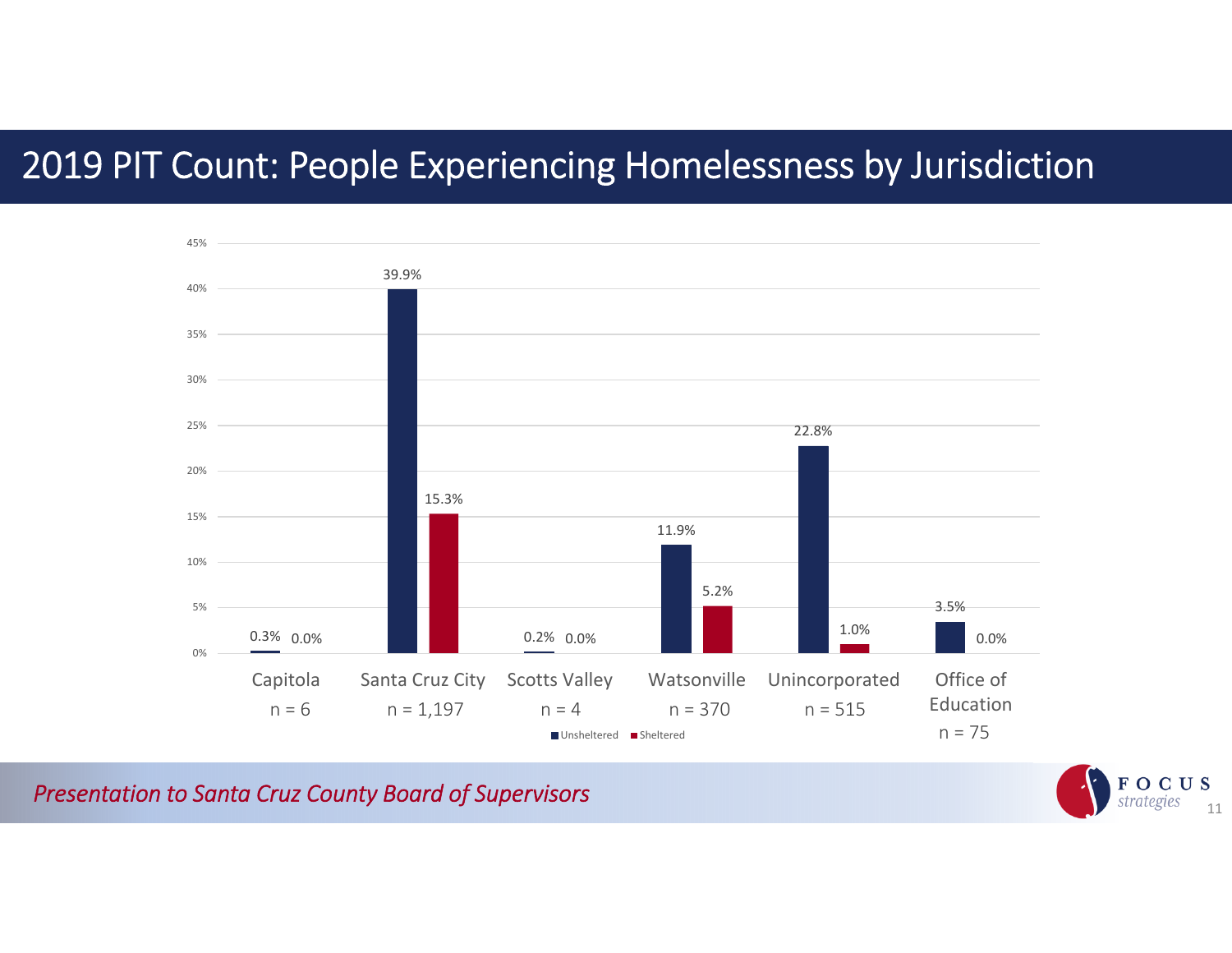### 2019 PIT Count: Household Composition

| Household Type               | # of People | Percentage |
|------------------------------|-------------|------------|
| <b>Adult Only</b>            | 1,280       | 88.9%      |
| Family (Adults and Children) | 122         | 8.5%       |
| <b>Unaccompanied Minors</b>  | 38          | 2.6%       |
| Total                        | 1,440       |            |

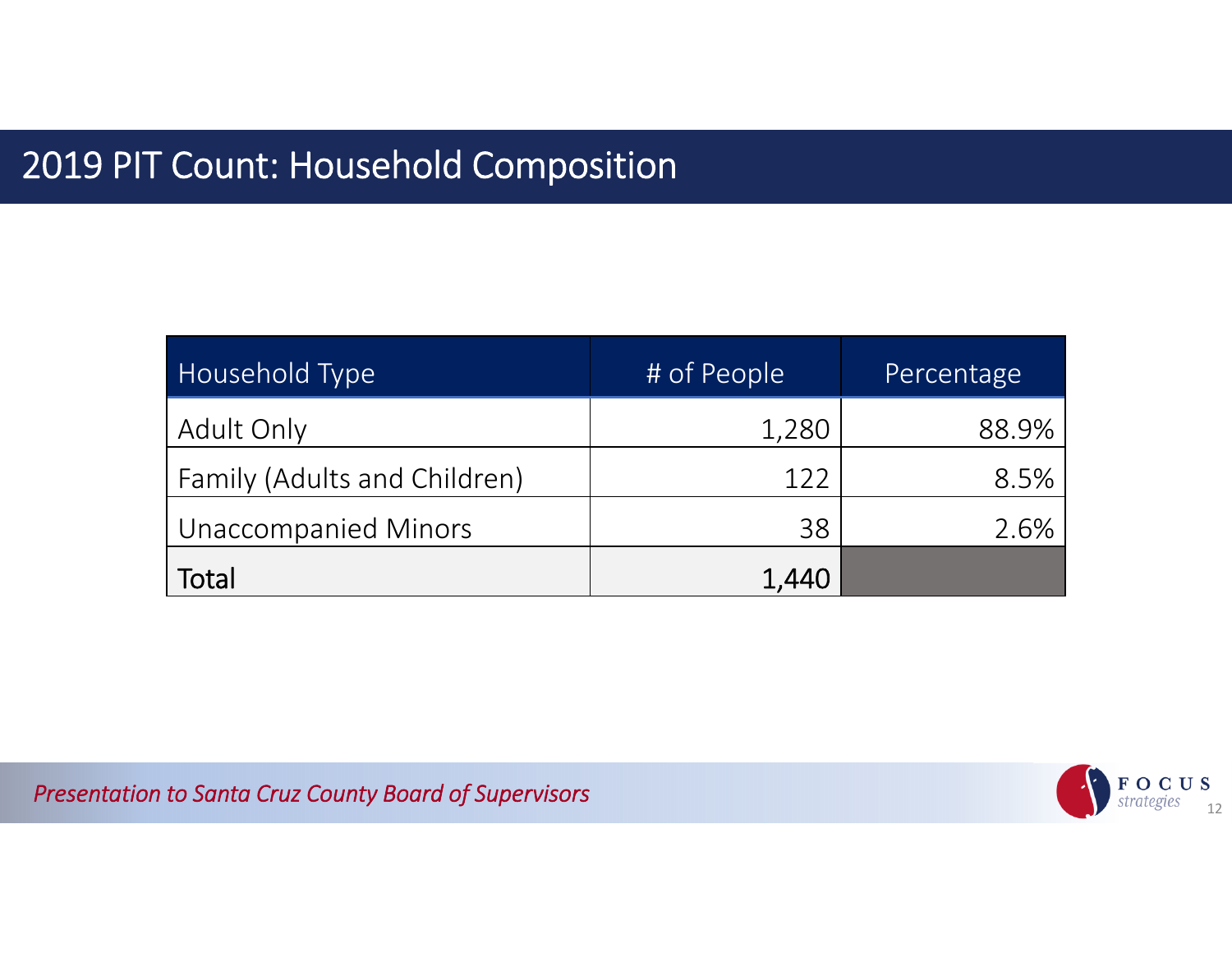## Analysis of performance data:

- $\triangleright$  Tells us how effectively the system as a whole is helping people move from homelessness to housing;
- $\triangleright$  Shows the relative effectiveness of individual programs
- $\blacktriangleright$  Informs decisions about:
	- Where to target efforts and investments to become more effective
	- How to prioritize system and program resources
	- How to achieve continuous improvement

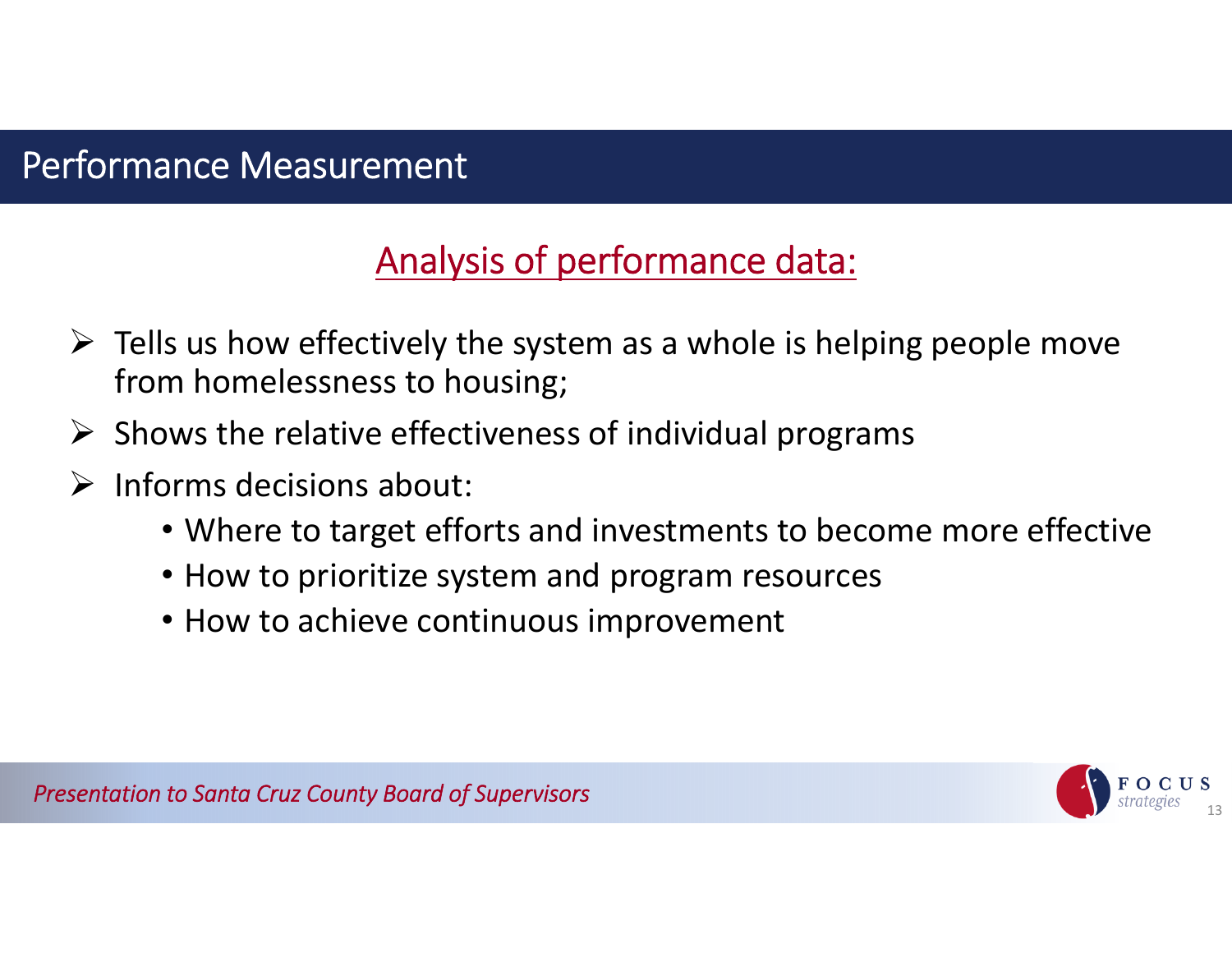### Systemwide Analytics and Projection (SWAP):

- $\triangleright$  Tool developed by Focus Strategies in partnership with the National Alliance to End Homelessness
- Uses local data from Homeless Management Information System (HMIS), Housing Inventory (HIC), program budget data
- $\triangleright$  Produces analysis of system and project performance measures
- $\triangleright$  Helps communities understand what they are accomplishing
- $\triangleright$  Gives communities a method for estimating the impact of changes to the system, using predicting modeling

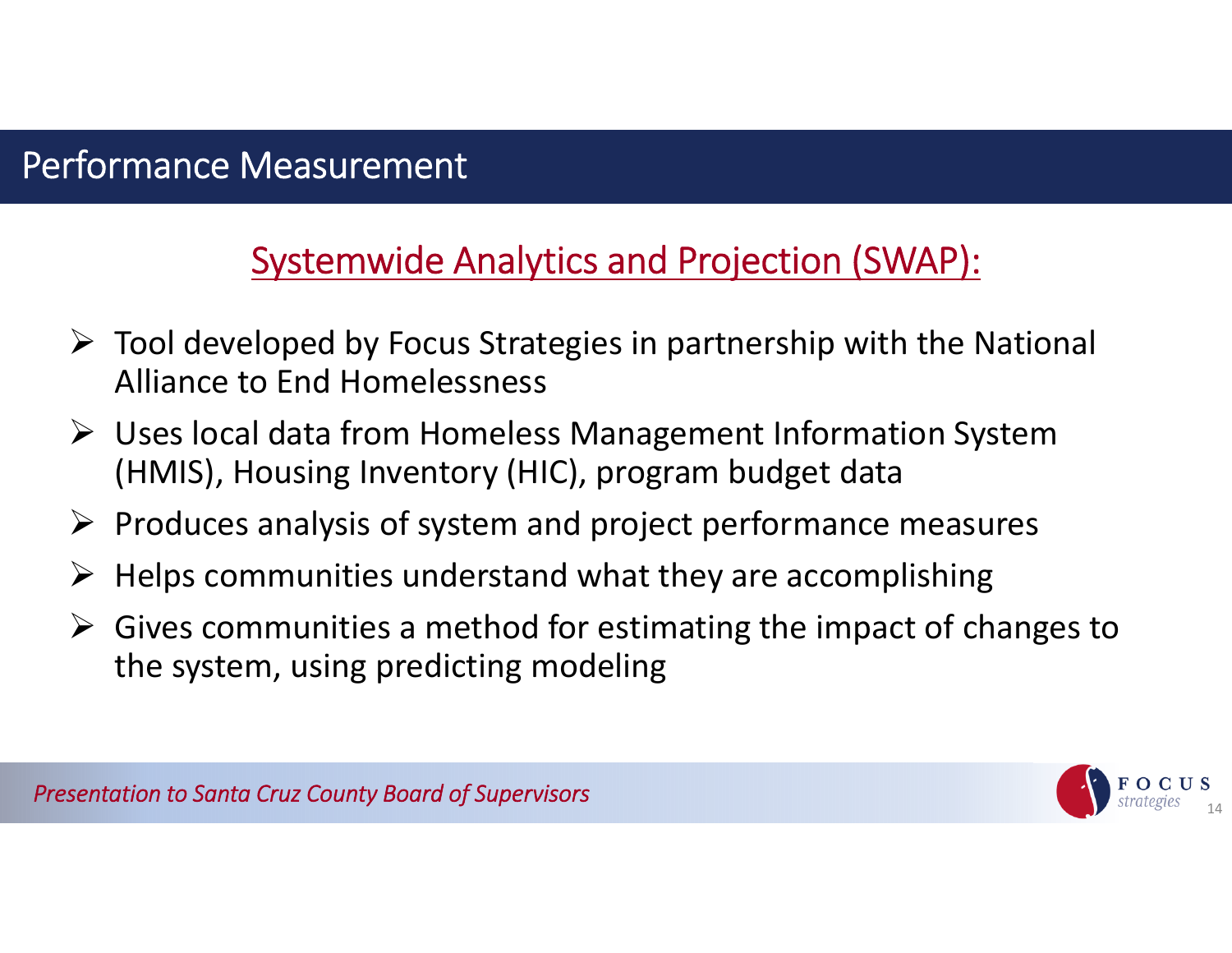### How Was SWAP Used in Santa Cruz?

- Data Gathering ‐ July to September 2019
- Generated results at project and system level October 2019
- $\blacktriangleright$ Met individually with provider organizations – Oct. 31 and Nov. 1, 2019
- $\blacktriangleright$ Presented draft system results to providers – December 4, 2019
- Data clean‐up January 2020
- $\triangleright$  Revised results generated February 2020

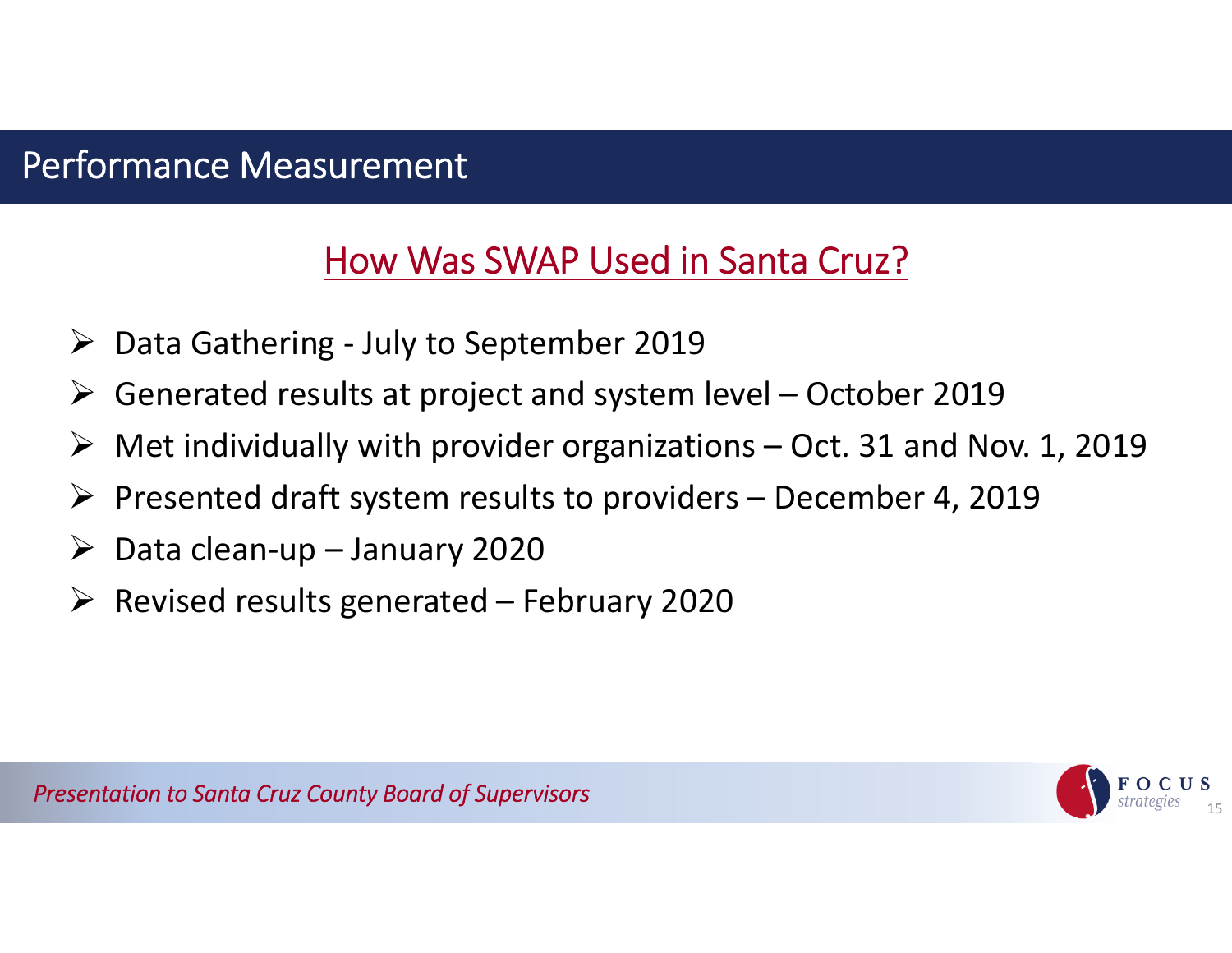### What Types of Programs Are Included?

| <b>Project Type</b>                                  | # Projects     | <b>Single Adult</b><br><b>Beds</b> | <b>Family Units</b> |
|------------------------------------------------------|----------------|------------------------------------|---------------------|
| <b>Emergency Shelter (year-round)</b>                |                | 106                                | 40                  |
| <b>Emergency Shelter (seasonal)</b>                  | $\overline{2}$ | 160                                | $\Omega$            |
| <b>Transitional Housing</b>                          | 4              | 40                                 | 30                  |
| <b>Rapid Rehousing</b>                               | 12             | 36                                 | 41                  |
| <b>Permanent Supportive Housing (Single Site)</b>    | $\mathfrak{D}$ | 15                                 | $\Omega$            |
| <b>Permanent Supportive Housing (Scattered Site)</b> | 8              | 417                                | 44                  |
| <b>Total</b>                                         | 35             | 729                                | 158                 |

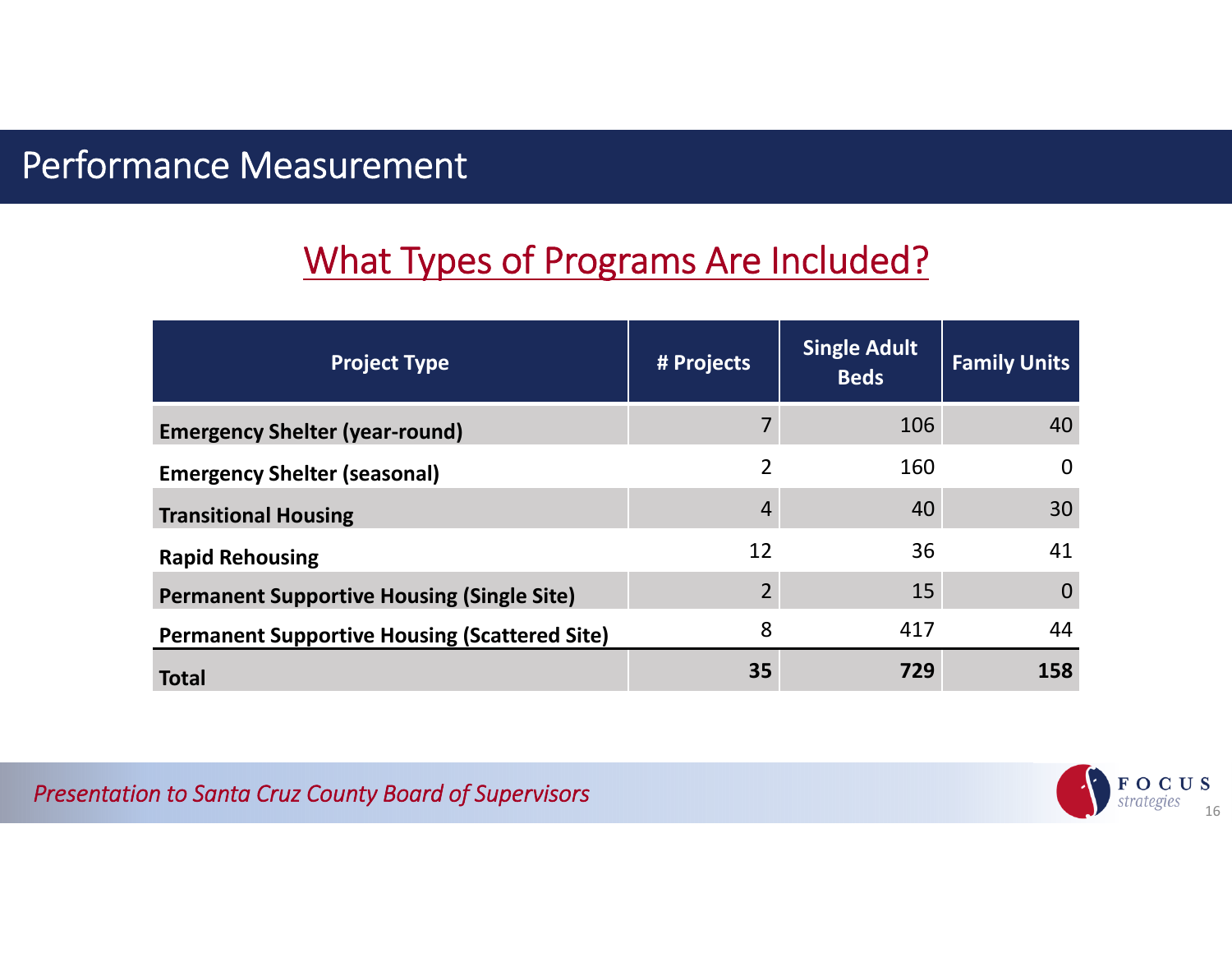### What are Measures of Performance?

#### *1. HMIS Data Quality*

- 2. Bed/Unit Utilization
- *3. Entries from Literal Homelessness*
- 4. Length of Stay in Programs
- *5. Exits to Permanent Housing (PH)*
- *6. Cost per Permanent Housing Exit*
- 7. Returns to Homelessness

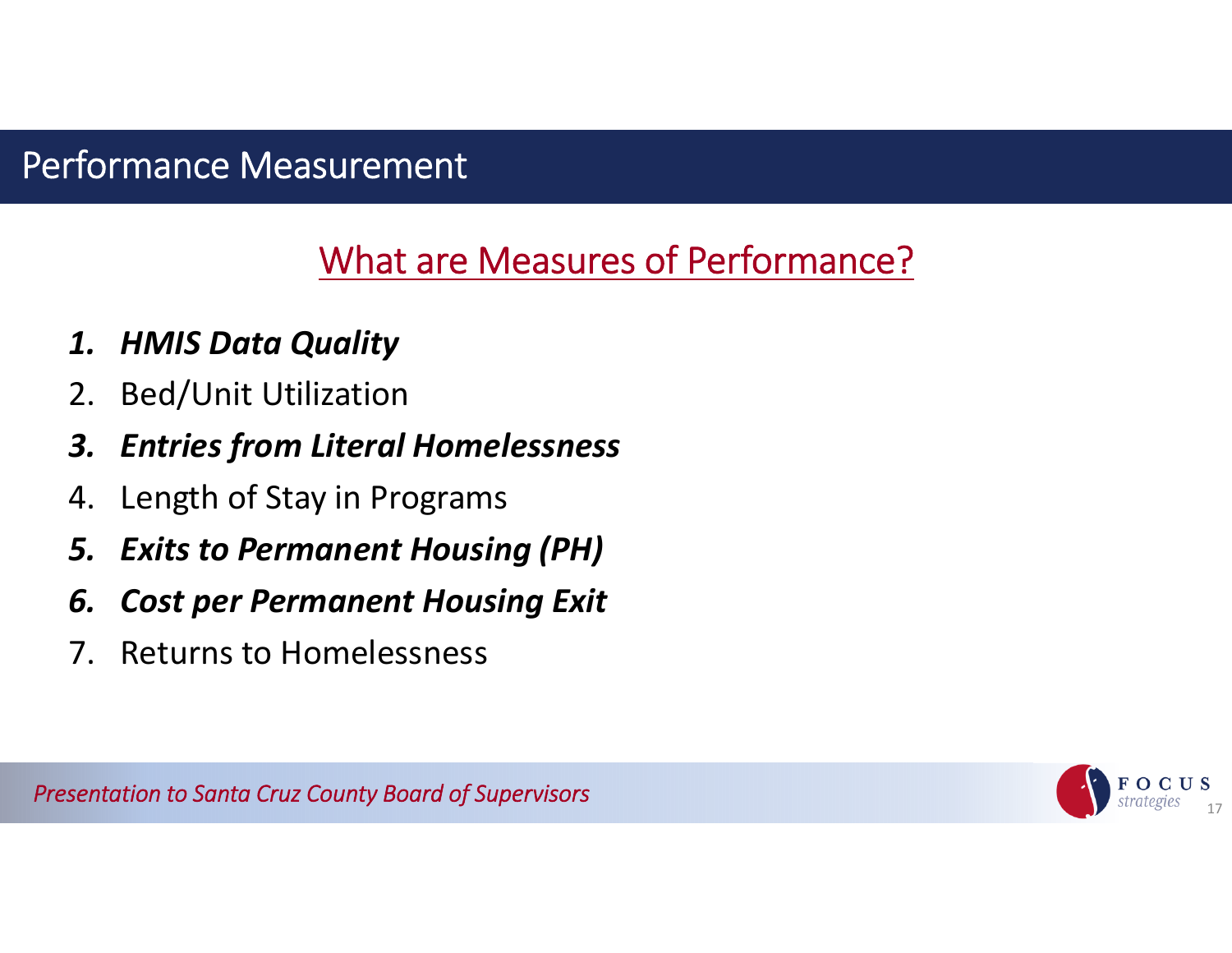### HMIS Data Quality

- $\triangleright$  HMIS data quality and completeness poses challenges
- ➤ Improving overall data quality will involve attention to many factors, including:
	- •Missing and unknown values for prior living situation and exit destination
	- •• Incorrect information (date of birth, entry date, gender, race)
	- Unrecorded exits from programs
	- Inconsistencies between the HIC and HMIS
	- $\bullet$ Projects that do not enter data into HMIS

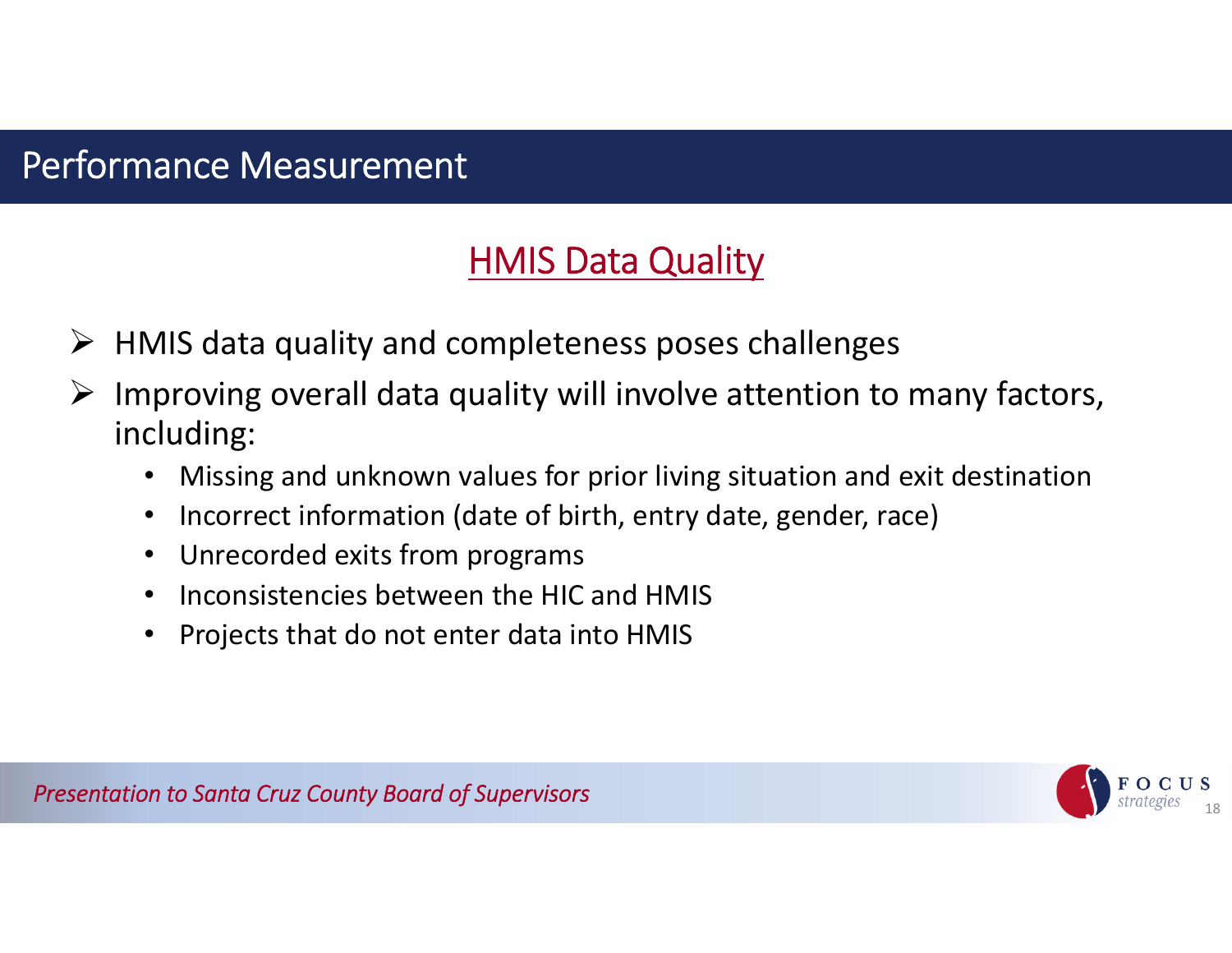Living Situation of People Who Enter Homeless Programs

- $\triangleright$  Are available beds/units being filled by people who are living outside or in emergency shelter ("literally homeless")?
- $\triangleright$  Measures system accessibility and targeting
- $\triangleright$  Critical to have high performance on this measure if the community wants to reduce unsheltered homelessness
- $\triangleright$  Strategies to serve people who are not yet literally homeless include prevention and diversion/problem‐solving

19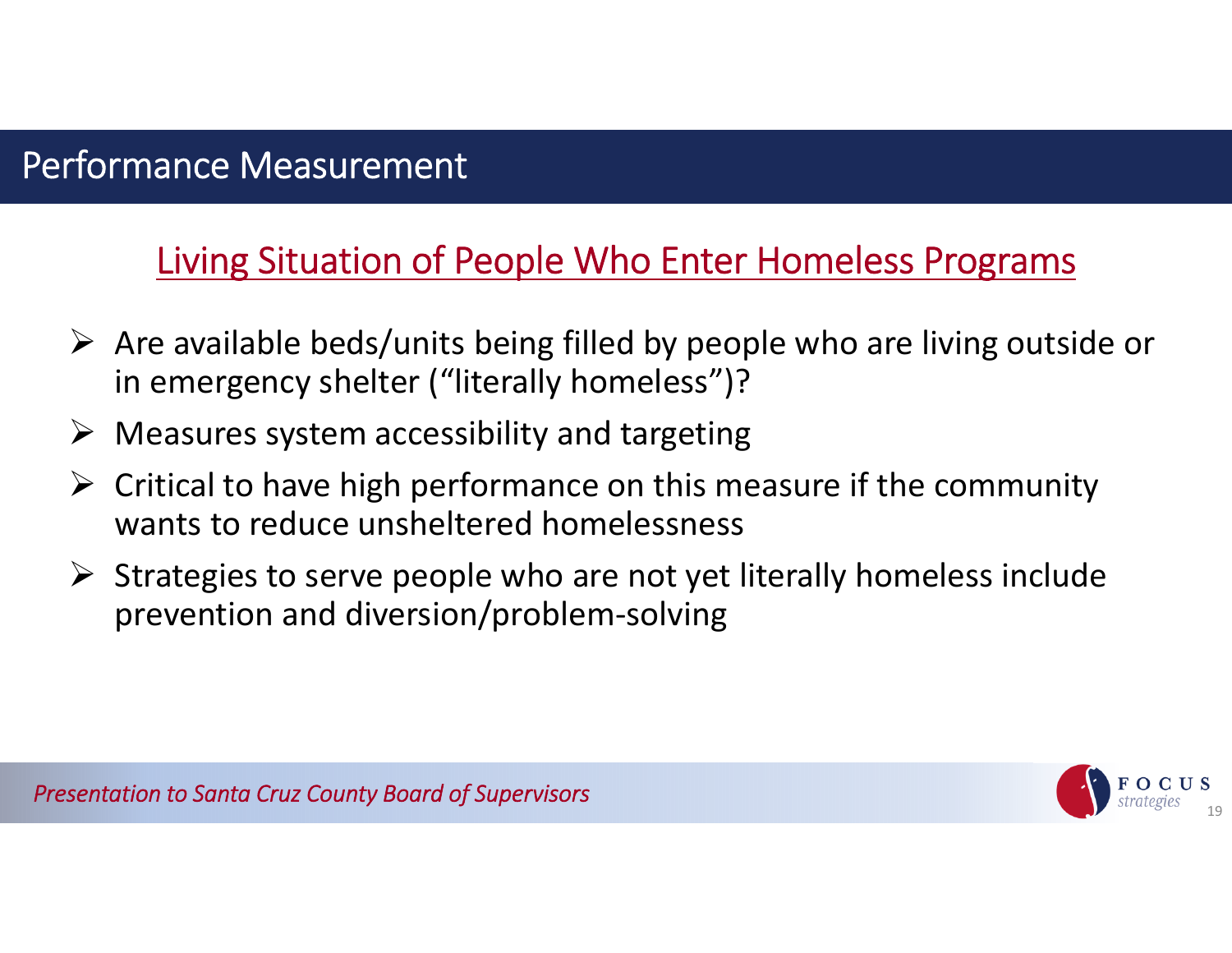### People Entering Who Were Literally Homeless: All Program Types



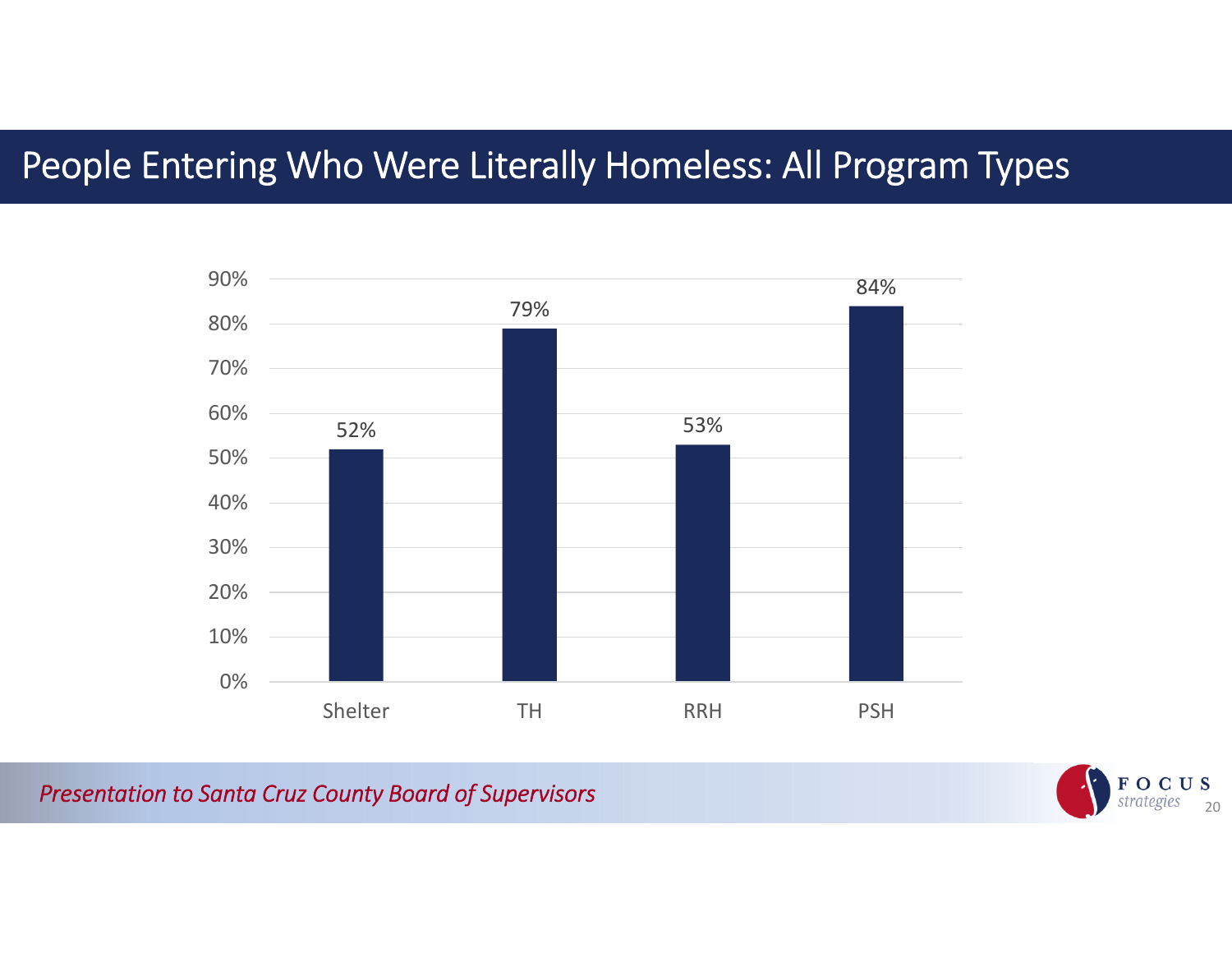### Living Situation at Entry: Shelters Only



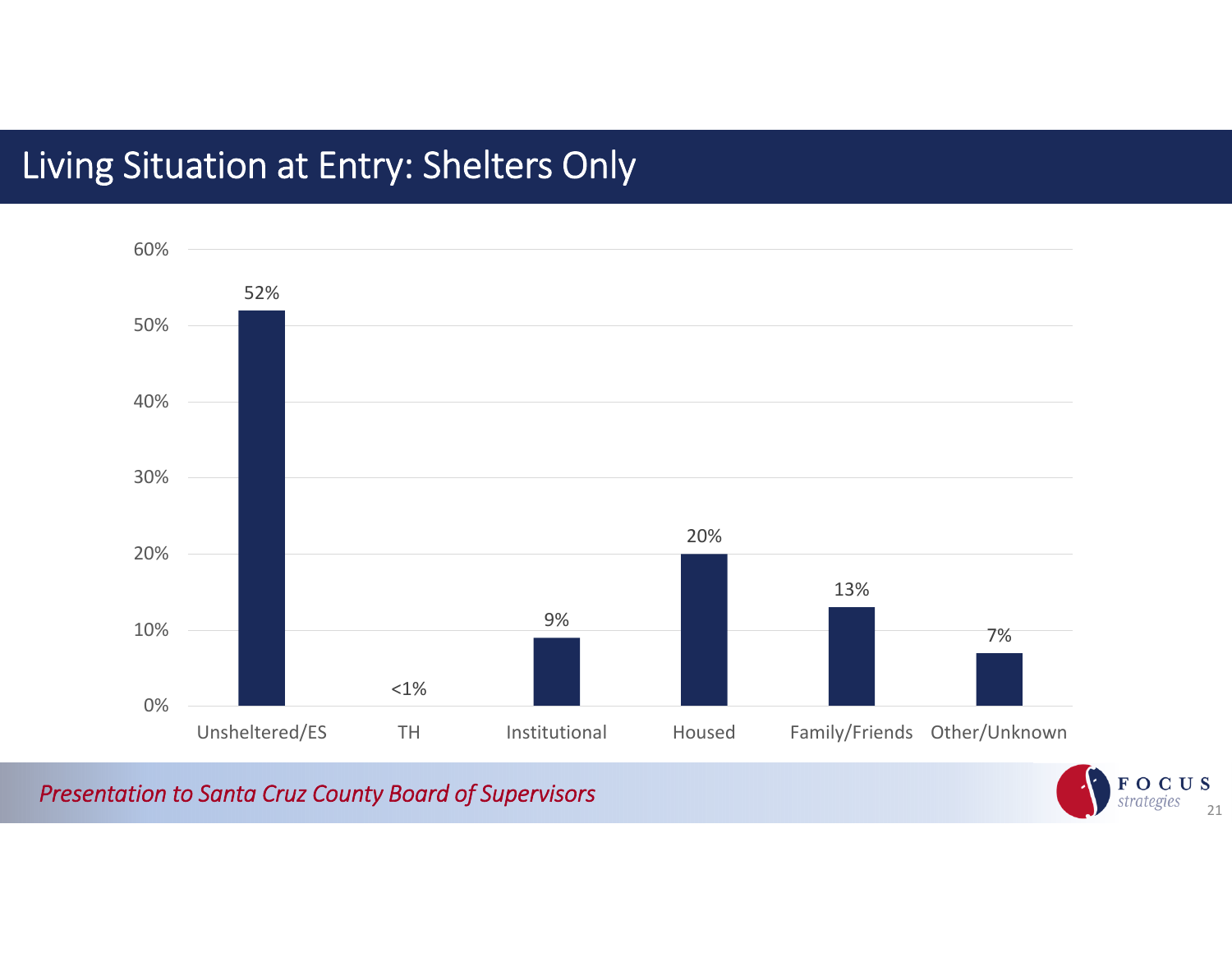### People Who Leave Programs and Enter Housing

- When people leave programs, do they secure housing?
- $\triangleright$  Assesses the degree to which programs are helping people end their homelessness
- $\triangleright$  Helps identify program and system design challenges
- $\triangleright$  Helps identify opportunities to reduce homelessness without adding new temporary beds

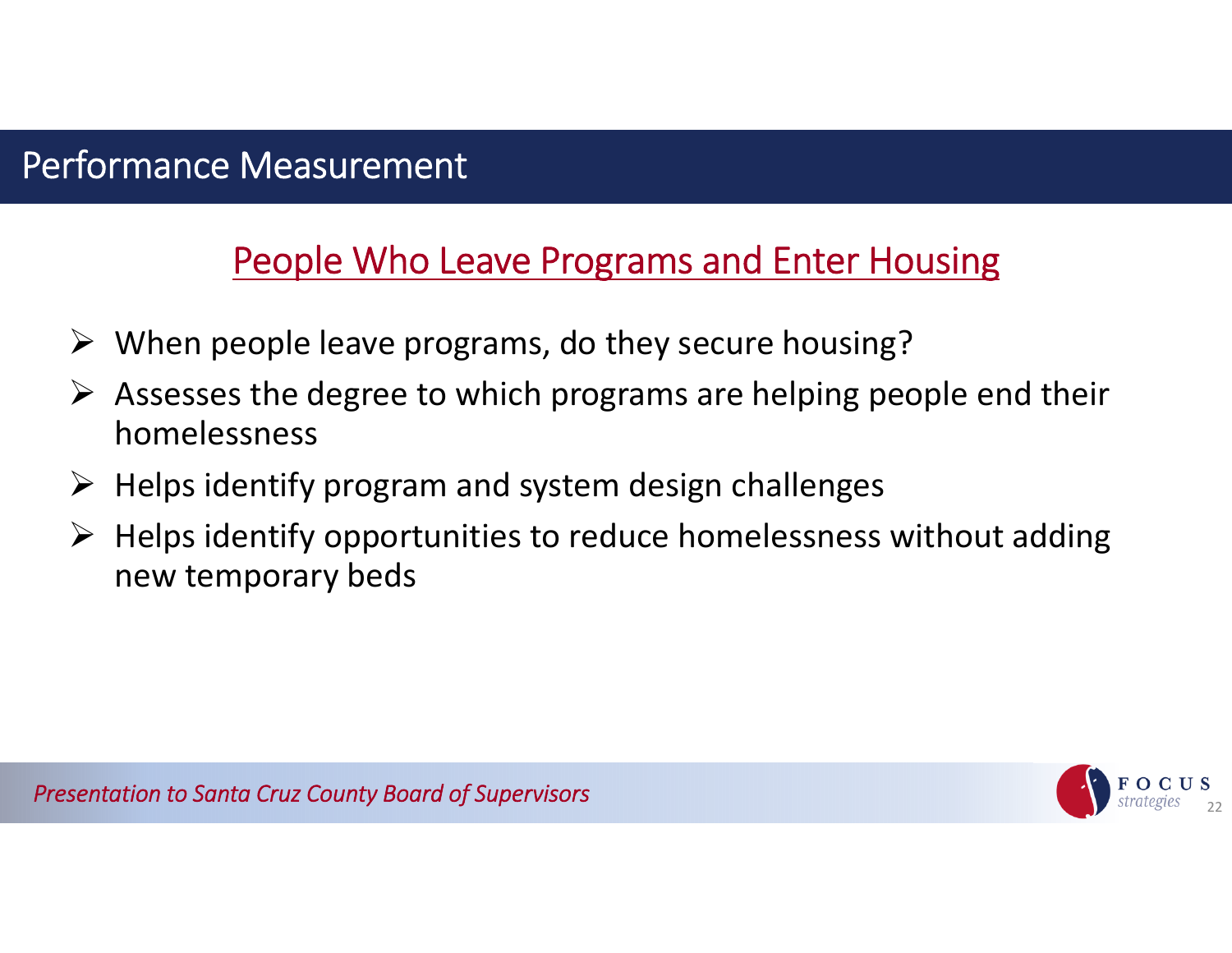### Rate of Exit to Permanent Housing



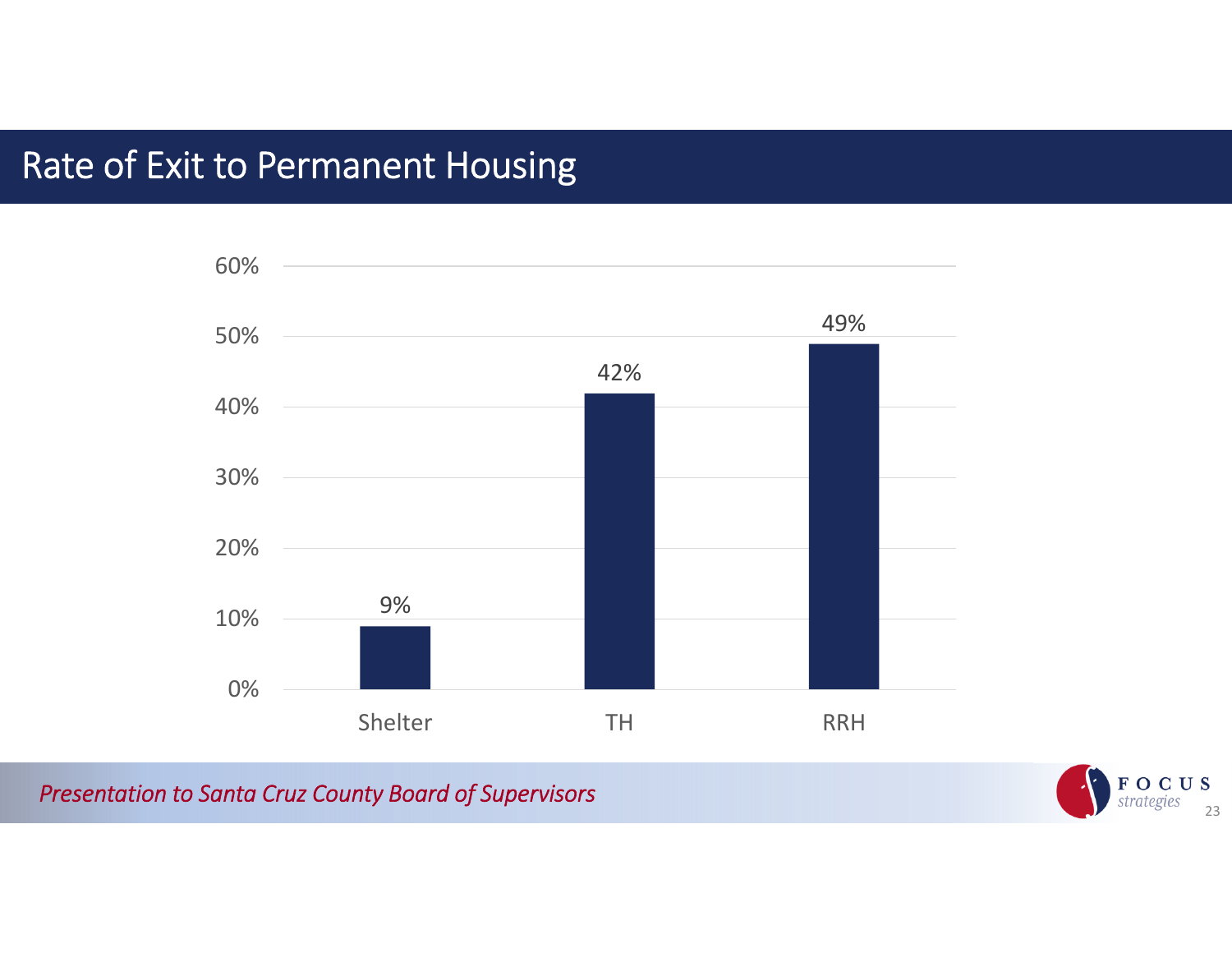### How Cost Effective Are Homeless Programs?

- $\triangleright$  Are programs yielding strong results in relation to investment?
- $\triangleright$  Typically communities consider the cost per unit or bed
- To be more performance‐oriented, measure the cost for person or household to secure housing when they leave the program (cost per successful exit)
- $\triangleright$  Helps identify whether system resources are being invested effectively

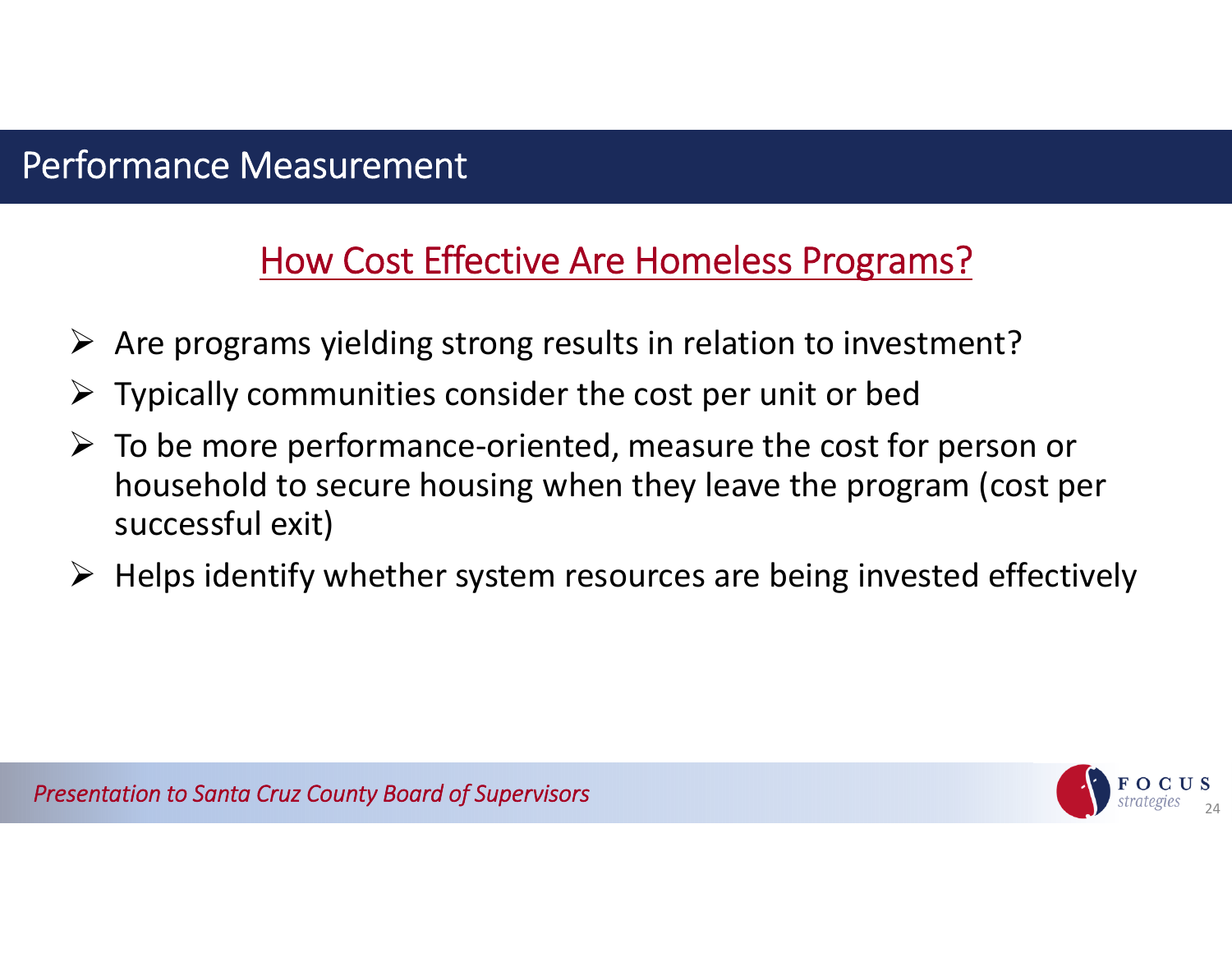#### Average Cost per Household Exit to Permanent Housing



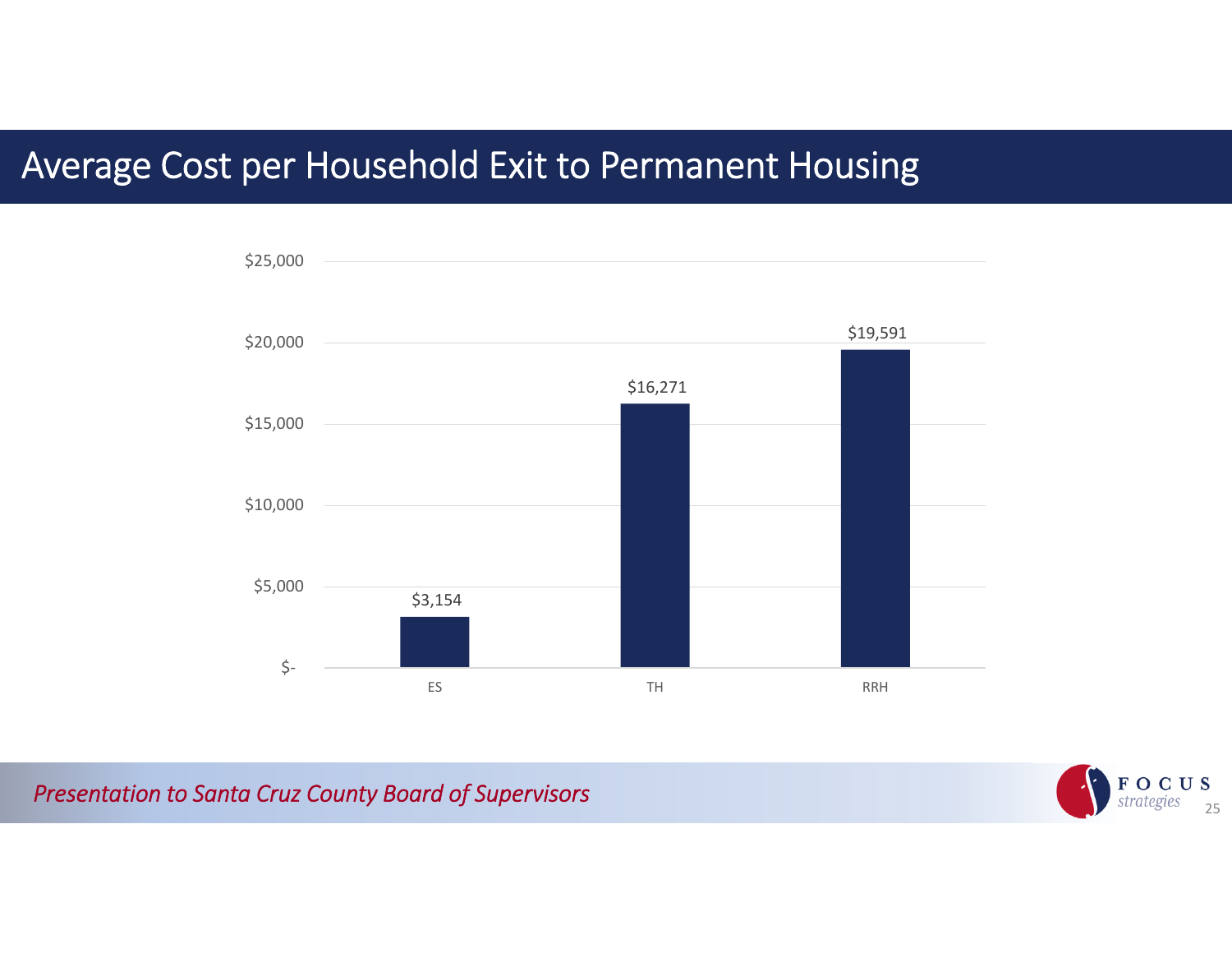### Summary of Key Areas in Need of Improvement

- $\triangleright$  Increase program participation in HMIS and improve data quality across the board
- $\triangleright$  Improve rate at which literally homeless people are accessing homeless programs
- $\triangleright$  Improve the system's ability to help people in homeless programs secure housing when they leave

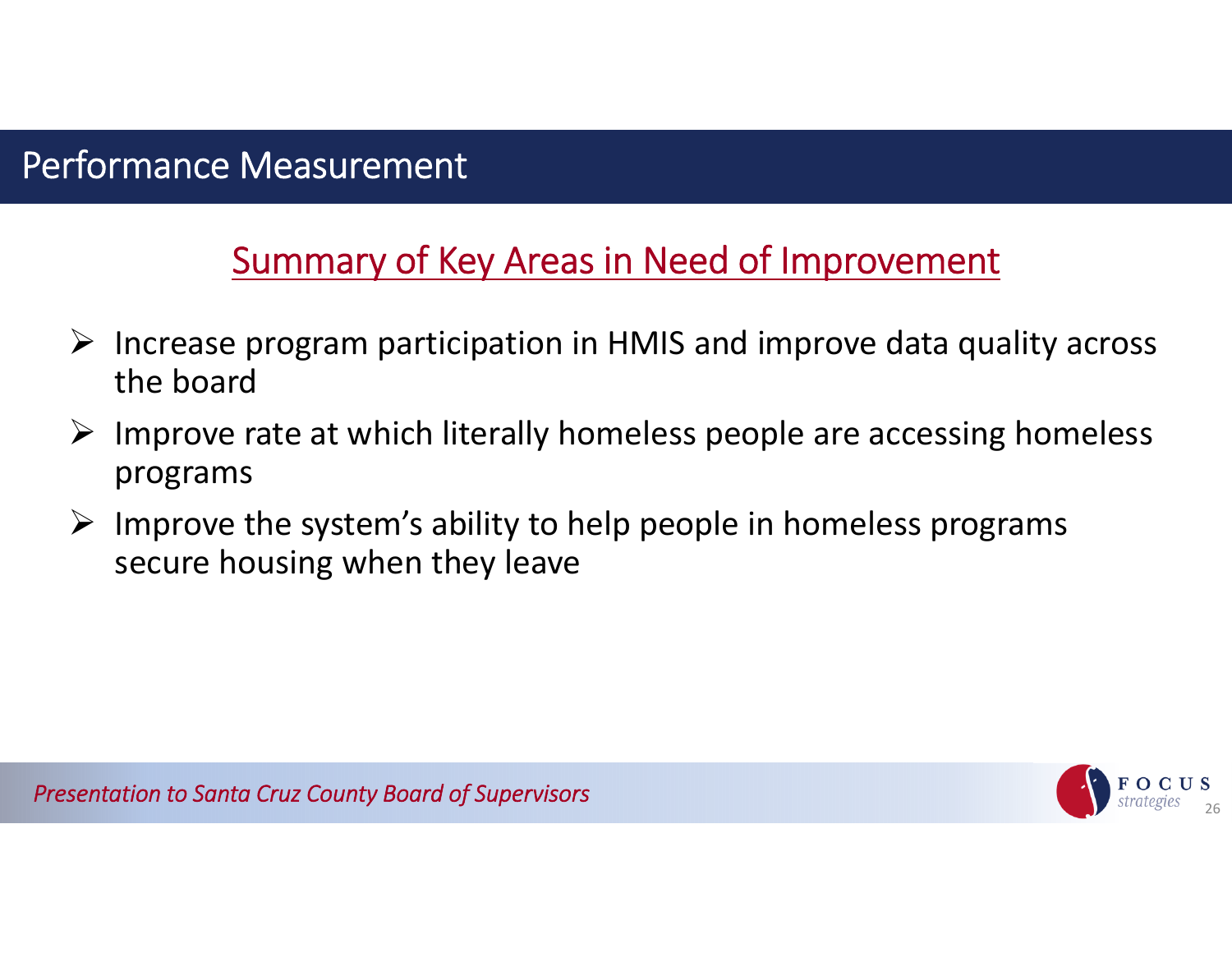### How Does Santa Cruz County Compare?

- $\triangleright$  Similar to other communities where Focus Strategies has conducted SWAP analysis:
	- Challenges with access to programs for people who are literally homeless
	- Significant variability in performance among programs ("superstars" and "low performers")
- Unusual findings in Santa Cruz
	- Programs are helping people enter housing at lower than typical rates
	- Rapid rehousing is underperforming in relation to transitional housing

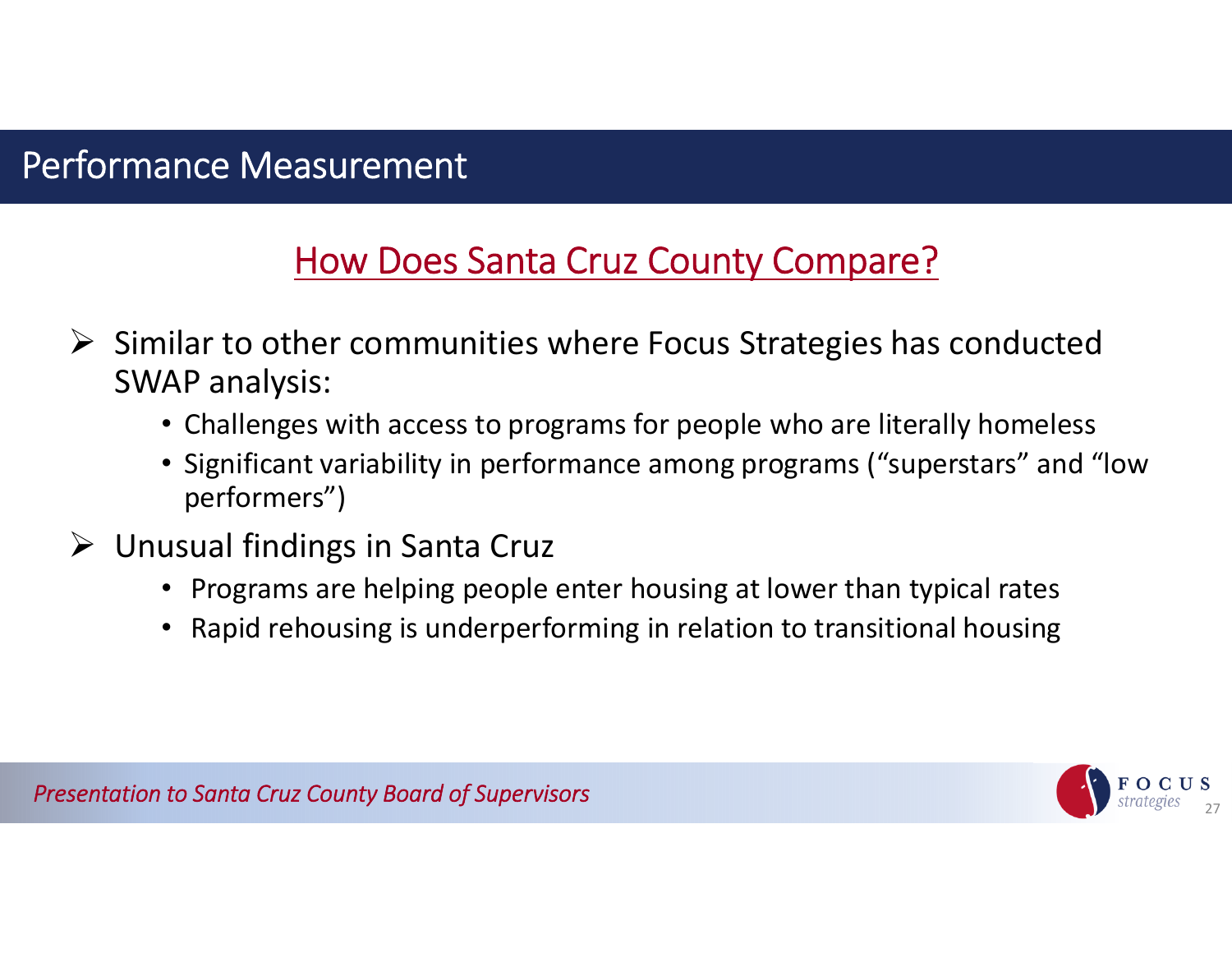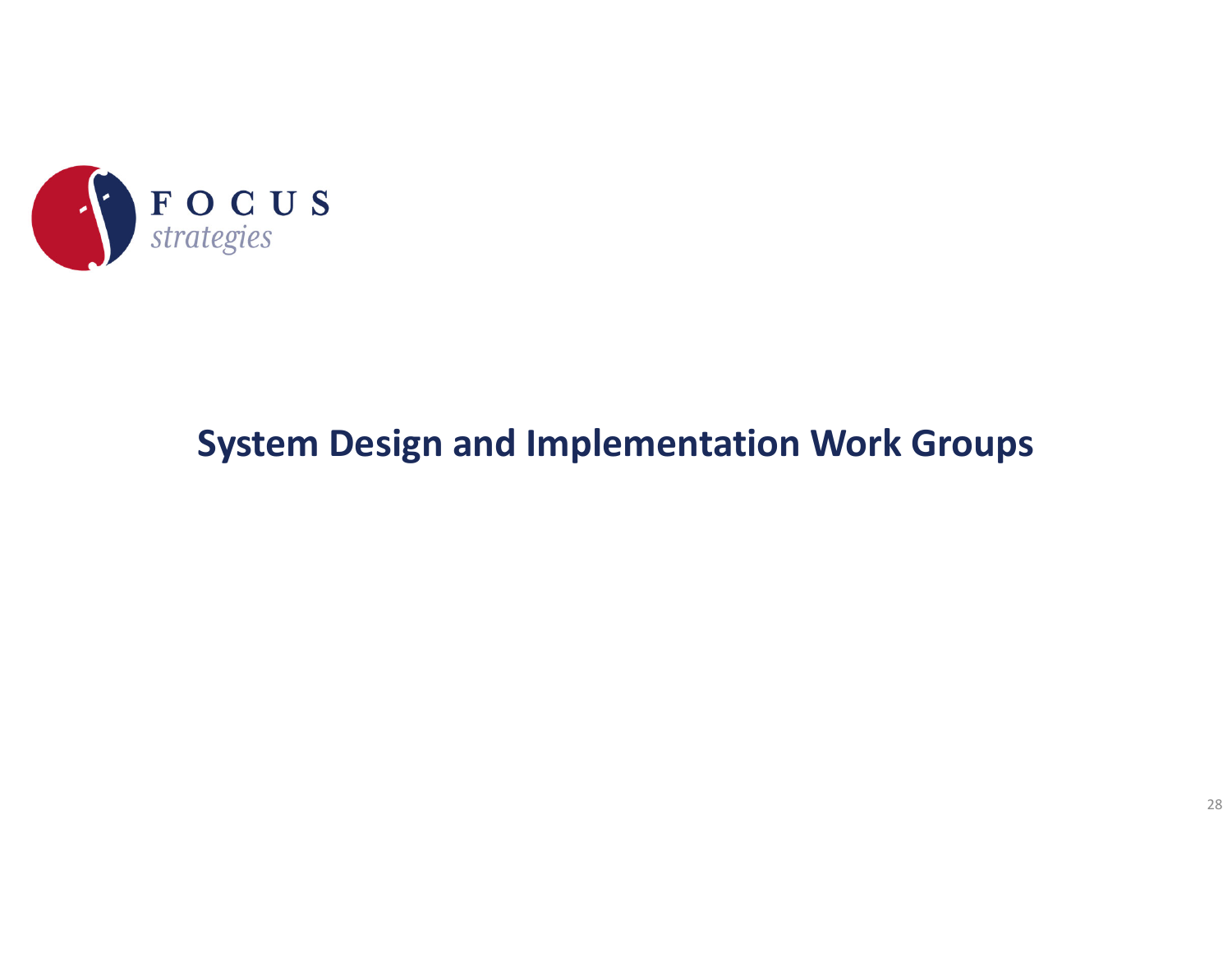### Work Group Progress Report

Between September 2019 and February 2020, Focus Strategies facilitated four work groups that were convened to begin implementation of the short‐term recommendations from the Baseline Assessment:

- 1. Implement systemwide Diversion practice and refine Smart Path
- 2. Build capacity of shelters to deliver housing‐focused services
- 3. Coordinate and standardize outreach efforts
- 4. Complete work of the Governance Study Group

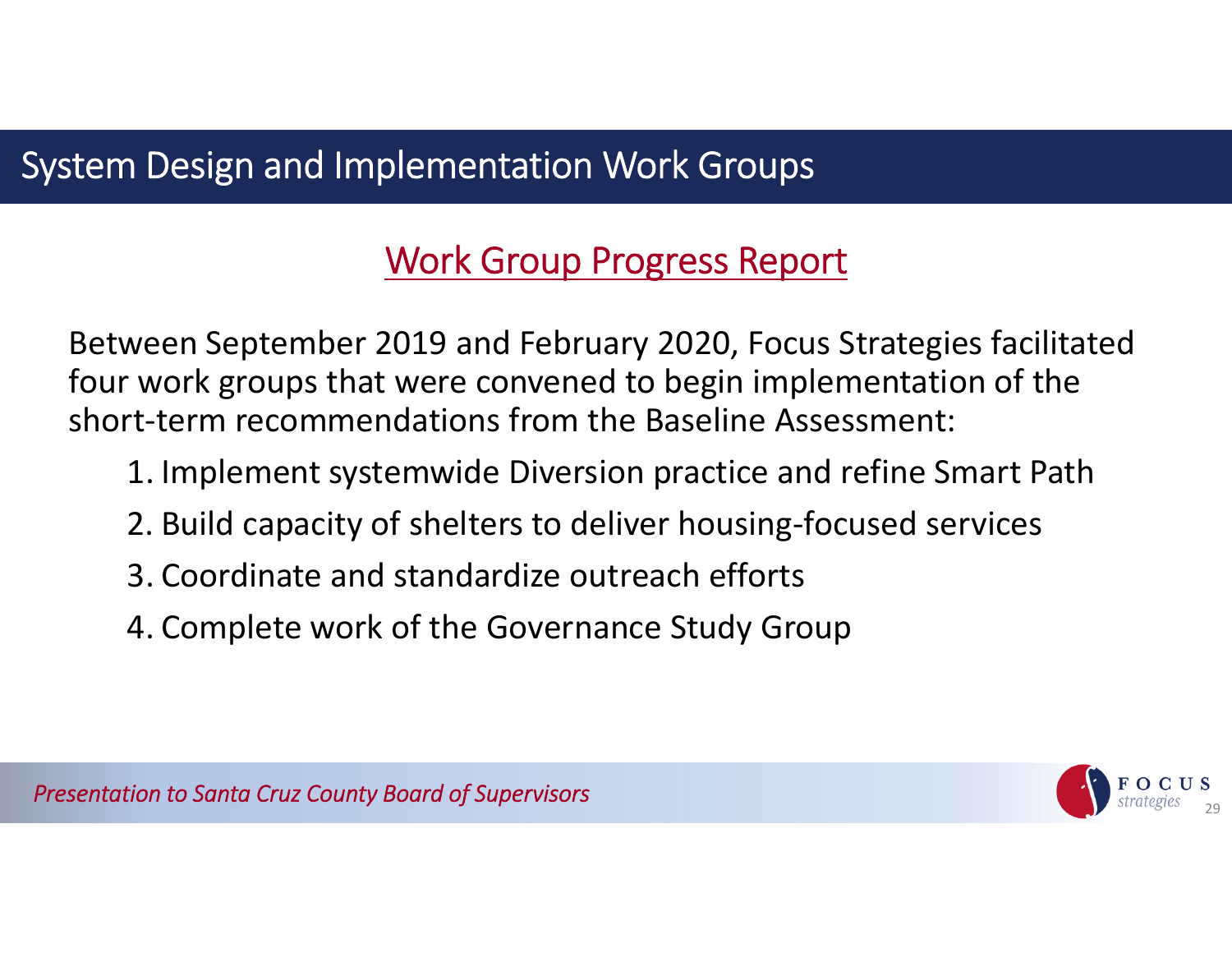### Systemwide Diversion and Smart Path Refinement Work Group

- Developed implementation strategy and proposal to integrate problem‐ solving (diversion) into Smart Path
- $\triangleright$  Developed recommendation for more effective prioritization strategy for housing resources;
- $\triangleright$  Presented proposals to stakeholders for input and refinement
- $\triangleright$  Conducted an Introduction to Diversion training for providers and other interested stakeholders

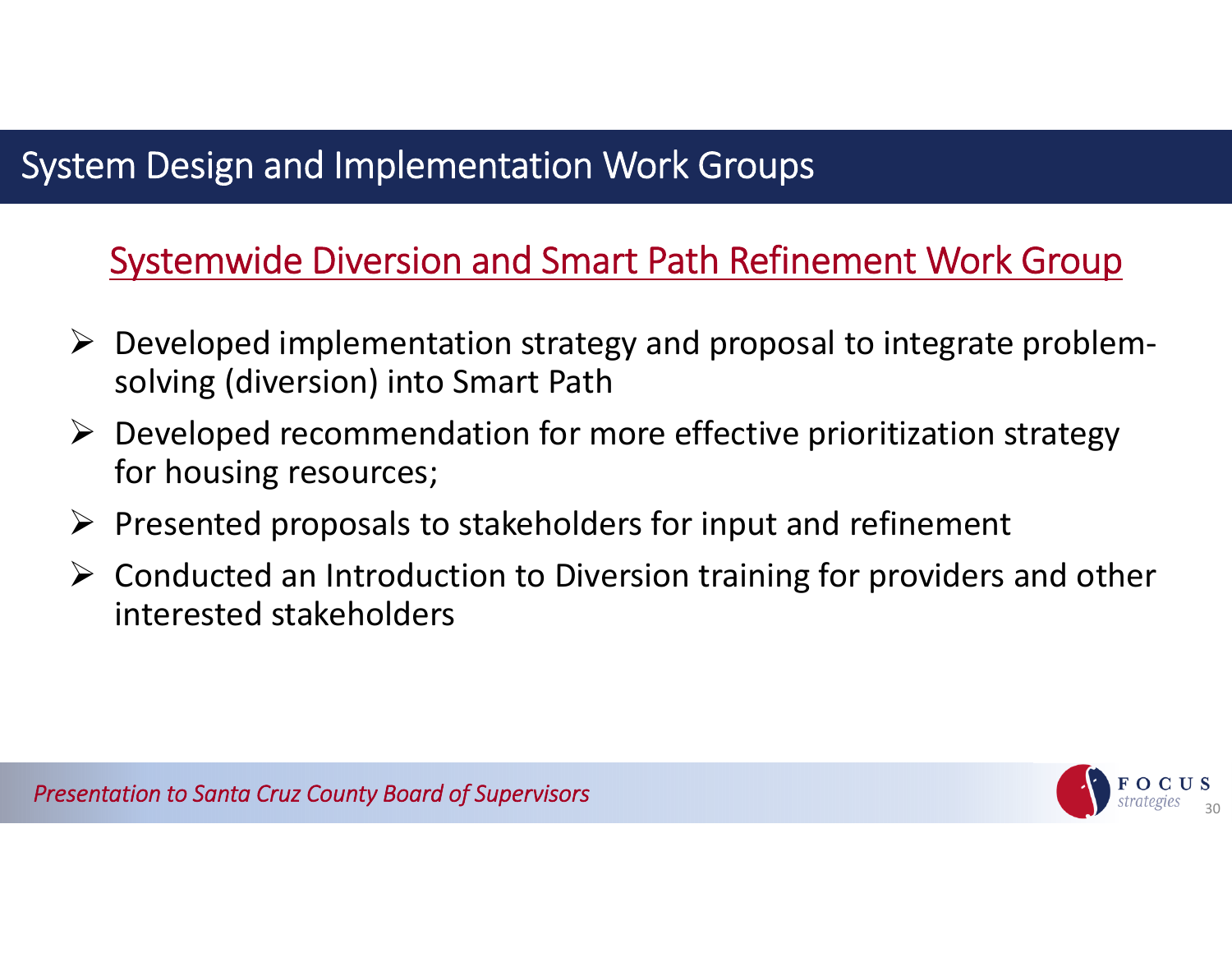### Housing Focused Shelter Work Group

- $\triangleright$  Assessed what is working and where there are gaps in the existing programs' ability to help shelter residents secure housing
- $\triangleright$  Conducted focus groups with shelter residents;
- $\blacktriangleright$  Identified priorities for implementation:
	- 1. Increase housing‐focused case management/advocacy in shelters;
	- 2. Create flexible funding pool to support housing exits;
	- 3. Increase shelter provider capacity; provide more training and develop <sup>a</sup> peer learning collaborative

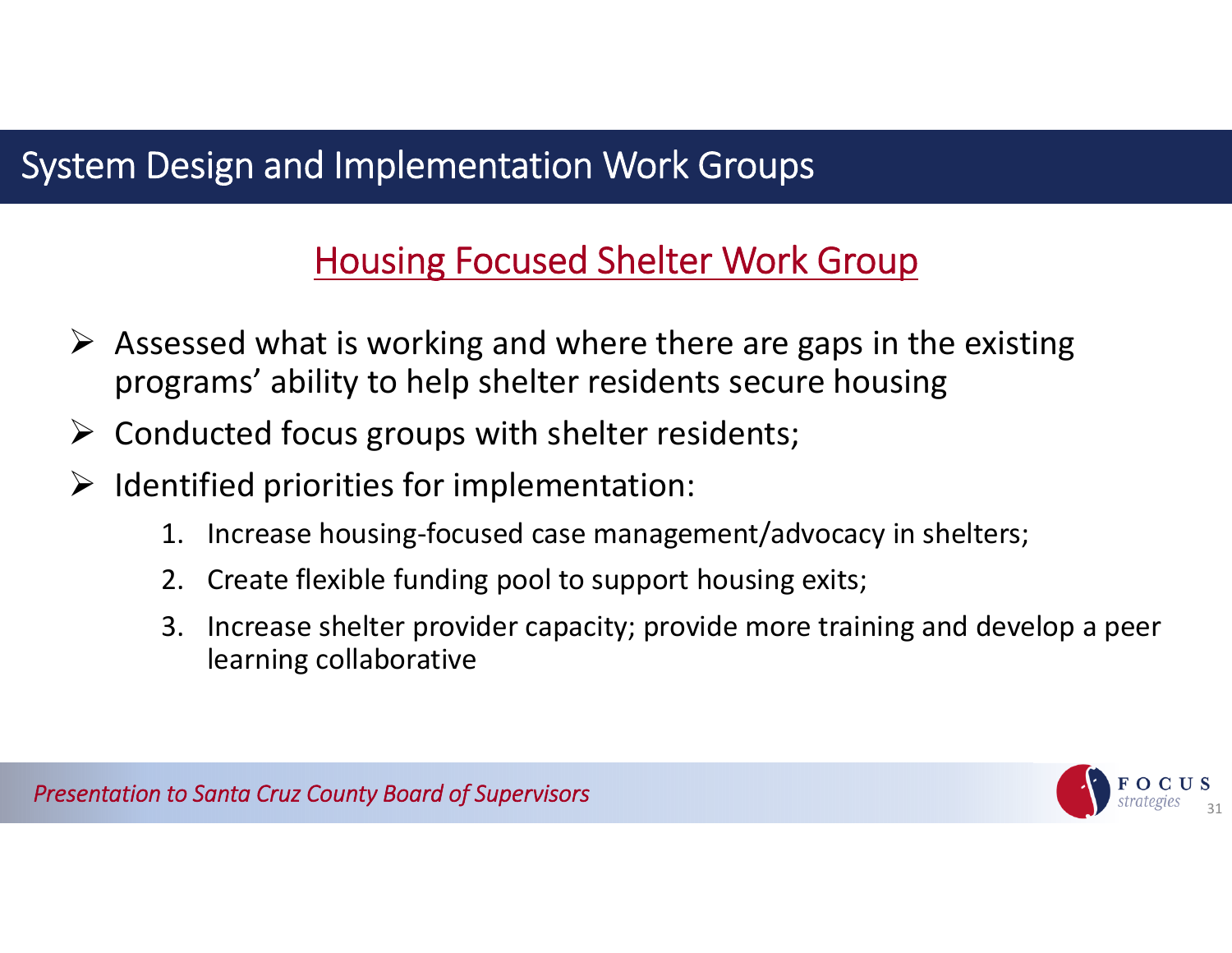### Outreach Services Work Group

- $\triangleright$  Created inventory of existing outreach programs (mobile outreach, drop‐in services)
- $\triangleright$  Identified:
	- $\bullet$ Goals and purpose of effective outreach
	- •Measures for assessing outreach effectiveness
	- $\bullet$ Strategies to increase impact of outreach

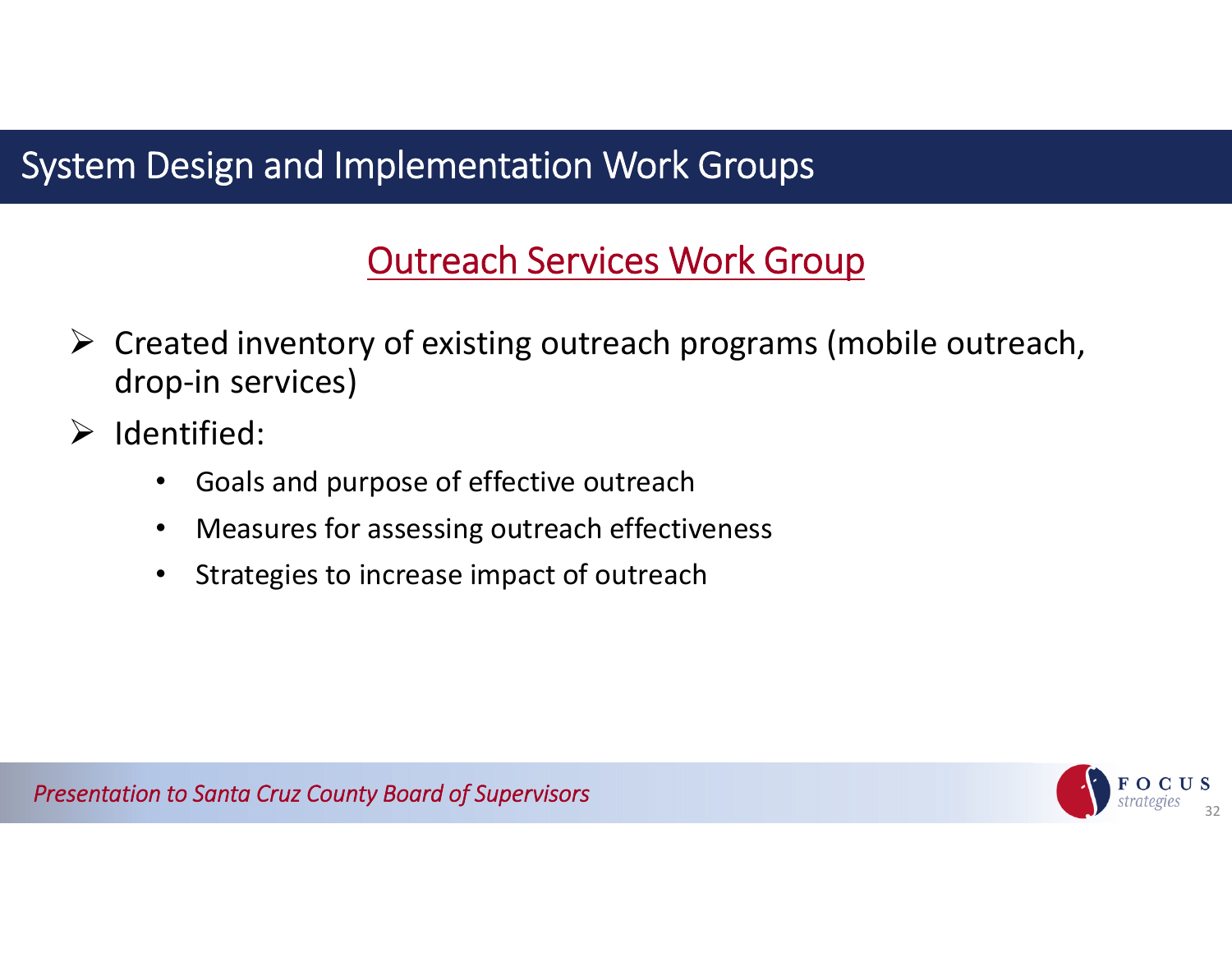### Planning, Governance, and Communications Work Group

- ▶ Building upon work of Governance Study Committee (2017)
- $\triangleright$  Developed proposal for new governance body that will design, direct and evaluate <sup>a</sup> coordinated, countywide response to homelessness
- Proposal includes recommended scope of decision‐making, structure, and input processes



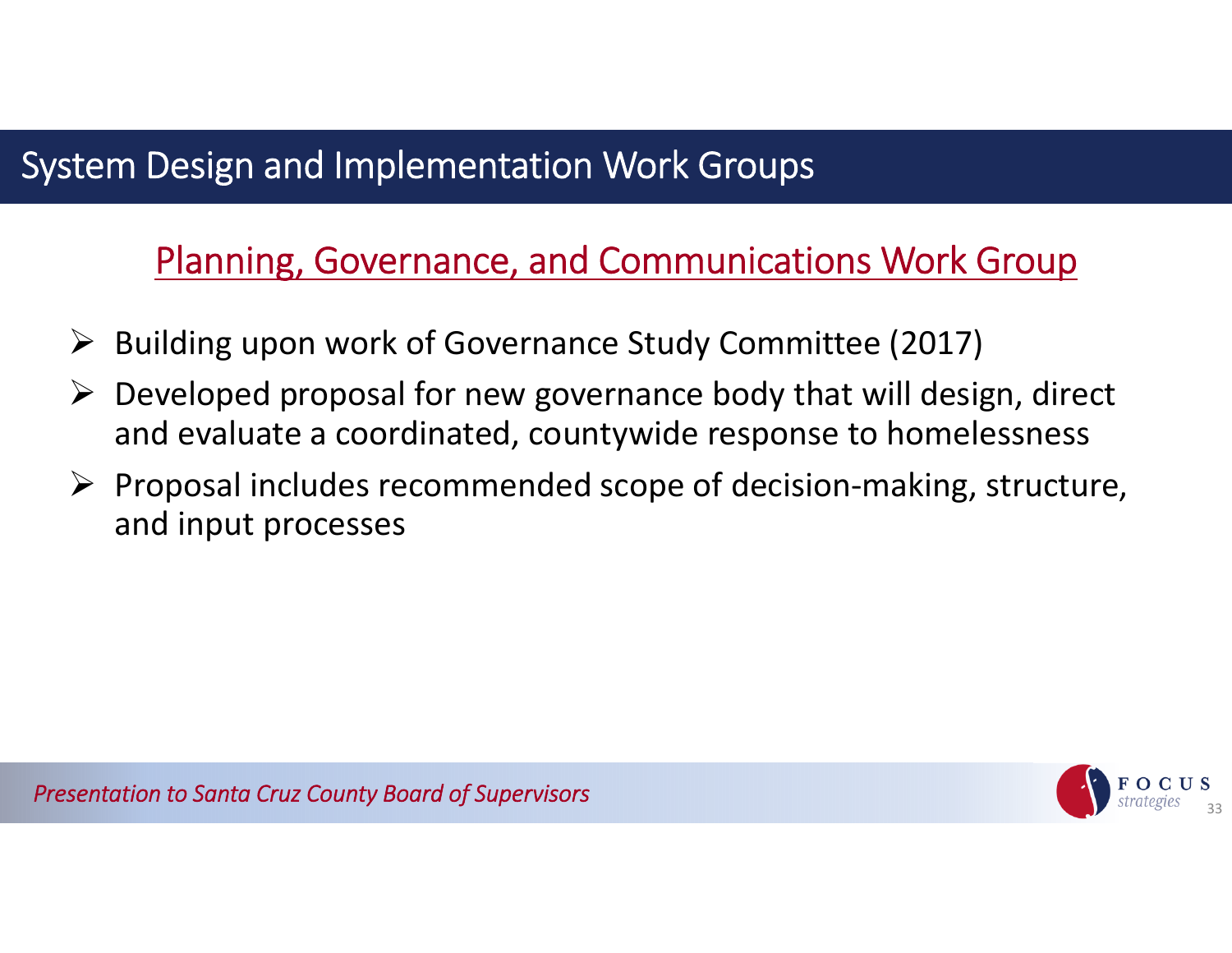### Proposed Structure for Regional Homelessness Response

**Regional Homelessness Response Commission for Santa Cruz County**

*Holds authority and accountability* for regional homelessness response; sets overall policy; establishes priorities and makes funding decisions; sets performance targets and evaluates results; engages the community

34

**Community and Technical Advisory Committee (CTAC)** *Guides implementation* of regional homelessness response by making recommendations to Commission on system design, program operations, communications with the community, data collection and evaluation.

**Robust County Staffing and Support,** in Coordination with Staff from Cities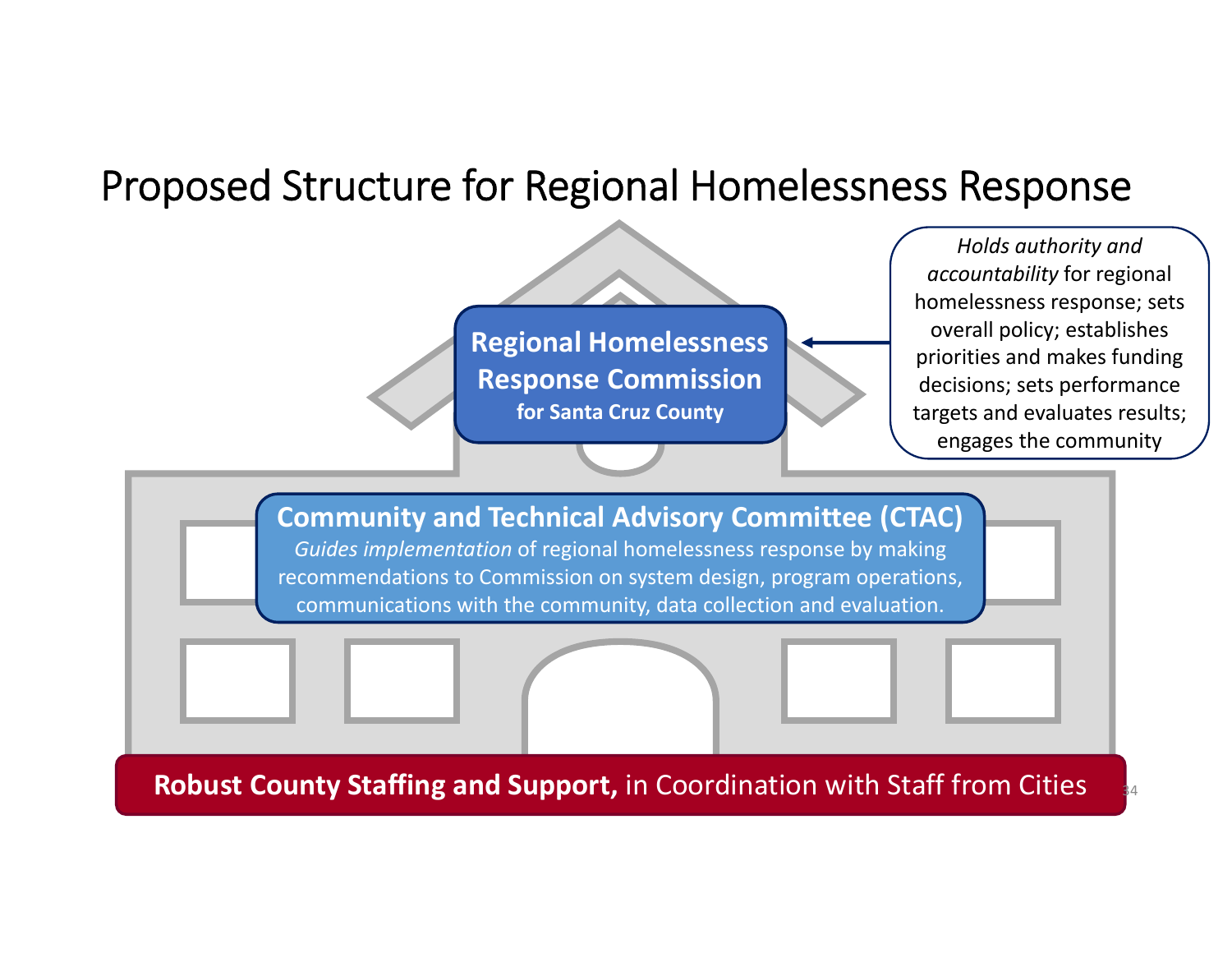### Focus Groups with People Experiencing Homelessness

- Two focus groups in May 2019; three in December 2020
- $\triangleright$  Key findings:
	- People report feeling increasingly unwelcome in the community
	- $\bullet$  Accurate and up‐to‐date information about resources is urgently needed not consistently available
	- Case management to help meet needs is inconsistently offered or available; finding someone to help with advocacy seems to be based largely on luck or persistence

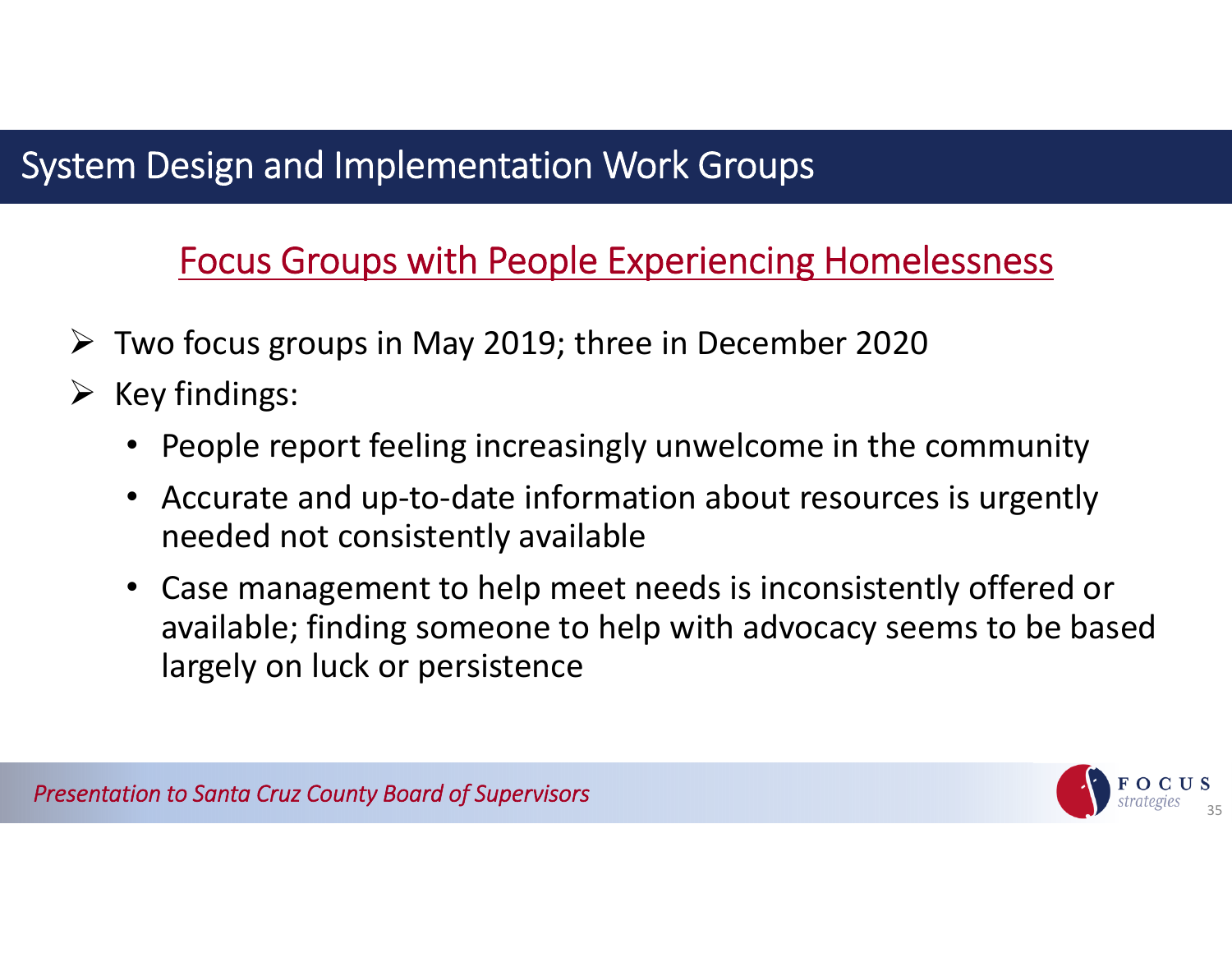

### **Action Planning**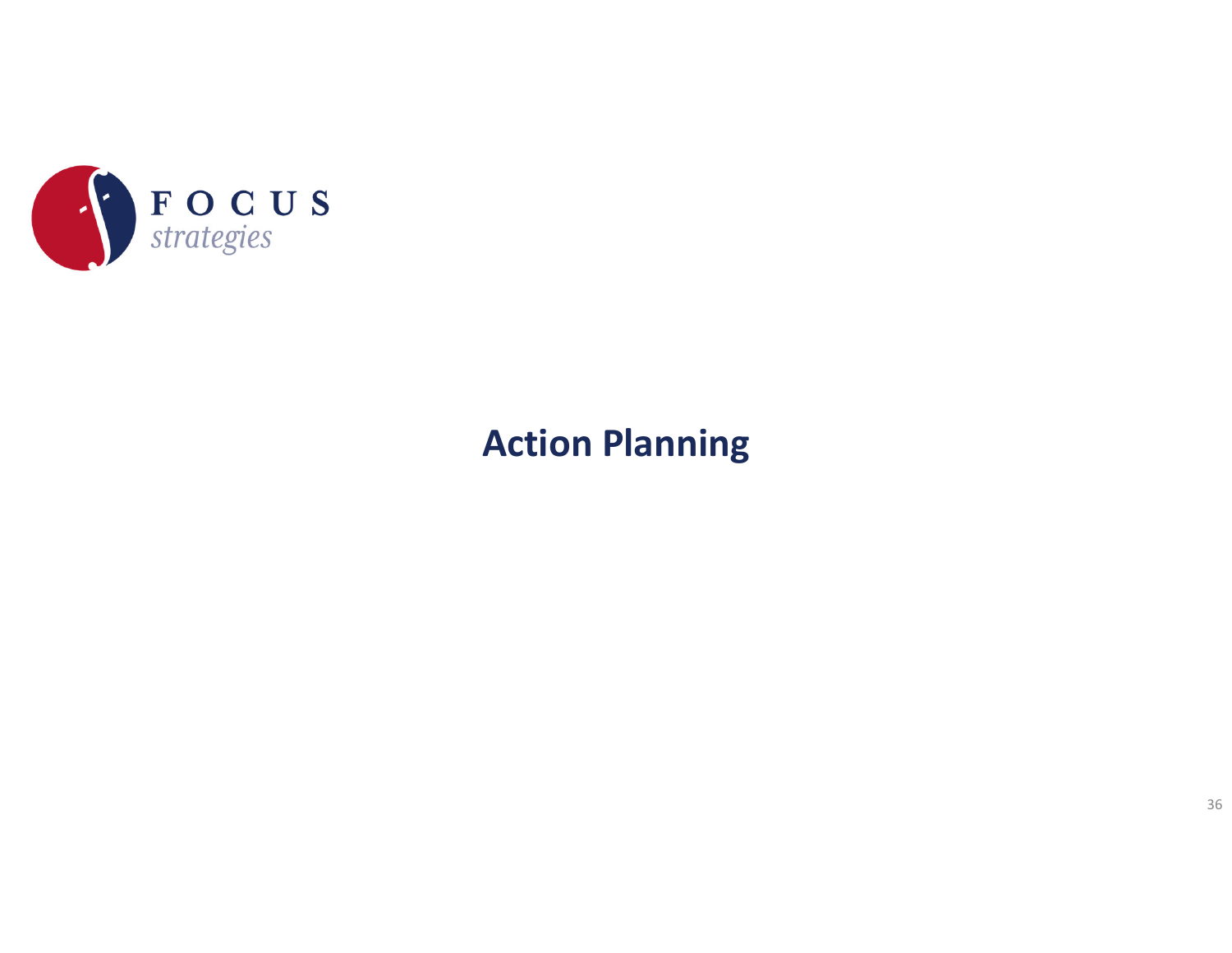#### Action Plan Development

#### Next Steps: Strategic Action Planning

- $\triangleright$  March 26/27, 2020 Kick Off Convening to begin planning process
- $\triangleright$  April 2020 Conduct predictive modeling, meet with ad hoc planning groups
- $\triangleright$  May 2020 Draft plan completed and discussed with stakeholders
- $\triangleright$  June 2020 Plan finalized and presented to this Board



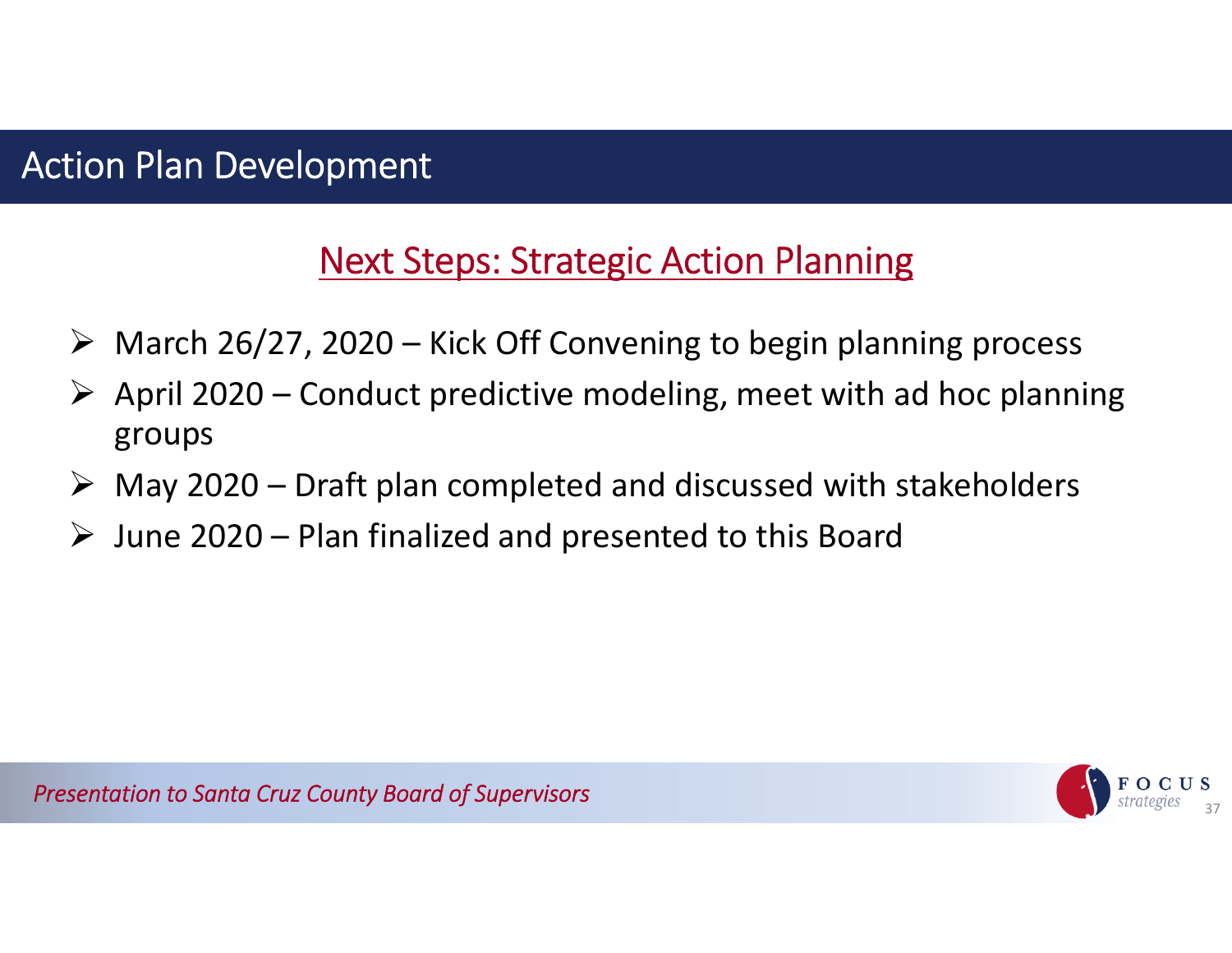### **Strategic Action Planning Goals**

The final phase of the Focus Strategies engagement will be to develop <sup>a</sup> Strategic Action Plan by June 2020:

- Builds upon and refines the *All In Plan*
- $\triangleright$  Affirms the need for a coordinated regional homelessness response system
- $\triangleright$  Integrates implementation work group recommendations
- $\triangleright$  2-3 plan with prioritized actions and assigned leads
- $\blacktriangleright$ Bridge for new governance structure
- $\triangleright$  Data driven priorities and investments

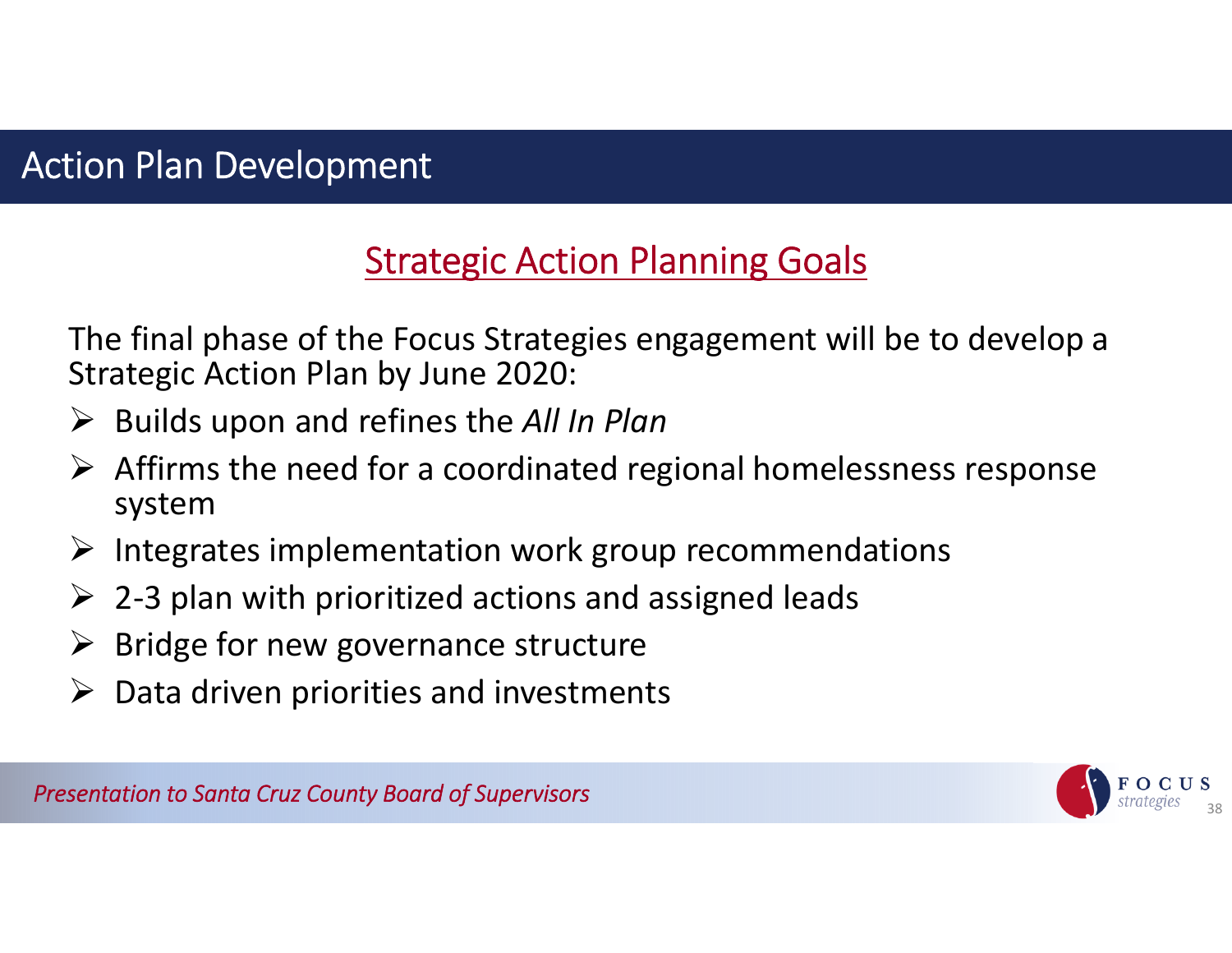### Predictive Modeling

### What is Modeling?

- $\triangleright$  We can use SWAP, resource information, and community priorities to model the impact of different types of system changes, such as:
	- Adding emergency shelter bed capacity
	- • Expanding targeted homeless housing programs (rapid rehousing and permanent supportive housing)
	- Adding new system initiatives, such as diversion
	- •Improving system performance

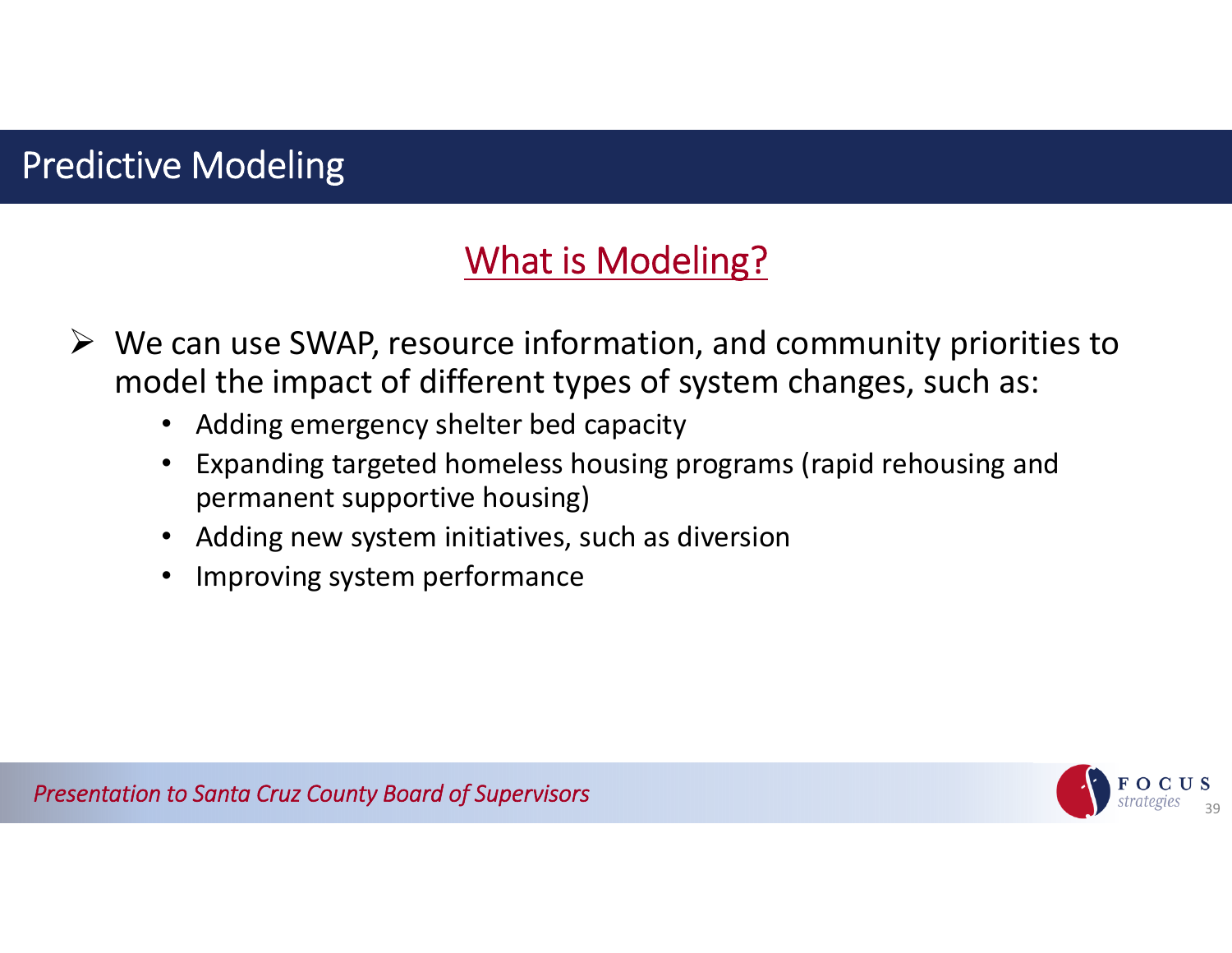### Predictive Modeling

### Example Scenarios

| <b>Scenario 1</b>                                            | <b>Scenario 2</b>                                    |
|--------------------------------------------------------------|------------------------------------------------------|
| Add 40 shelter beds                                          | Add 25 shelter beds                                  |
| Percentage of beds serving literally homeless people         | Percentage of beds serving literally homeless people |
| increases 5% (from 50% to 55%)                               | increases 25% (from 50% to 75%)                      |
| Rate of exit from shelter to housing increases 5%            | Rate of exit from shelter to housing increases 15%   |
| (from 10% to 15%)                                            | (from 10% to 25%)                                    |
| <b>Result:</b> 3% overall decrease in unsheltered population | Result: 15% overall decrease in unsheltered          |
| over one year                                                | population over one year                             |

**Presentation to Santa Cruz County Board of Supervisors** 40 and 200 and 200 and 30 and 30 and 40 and 40 and 40 and 40 and 40 and 40 and 40 and 40 and 40 and 40 and 40 and 40 and 40 and 40 and 40 and 40 and 40 and 40 and 40

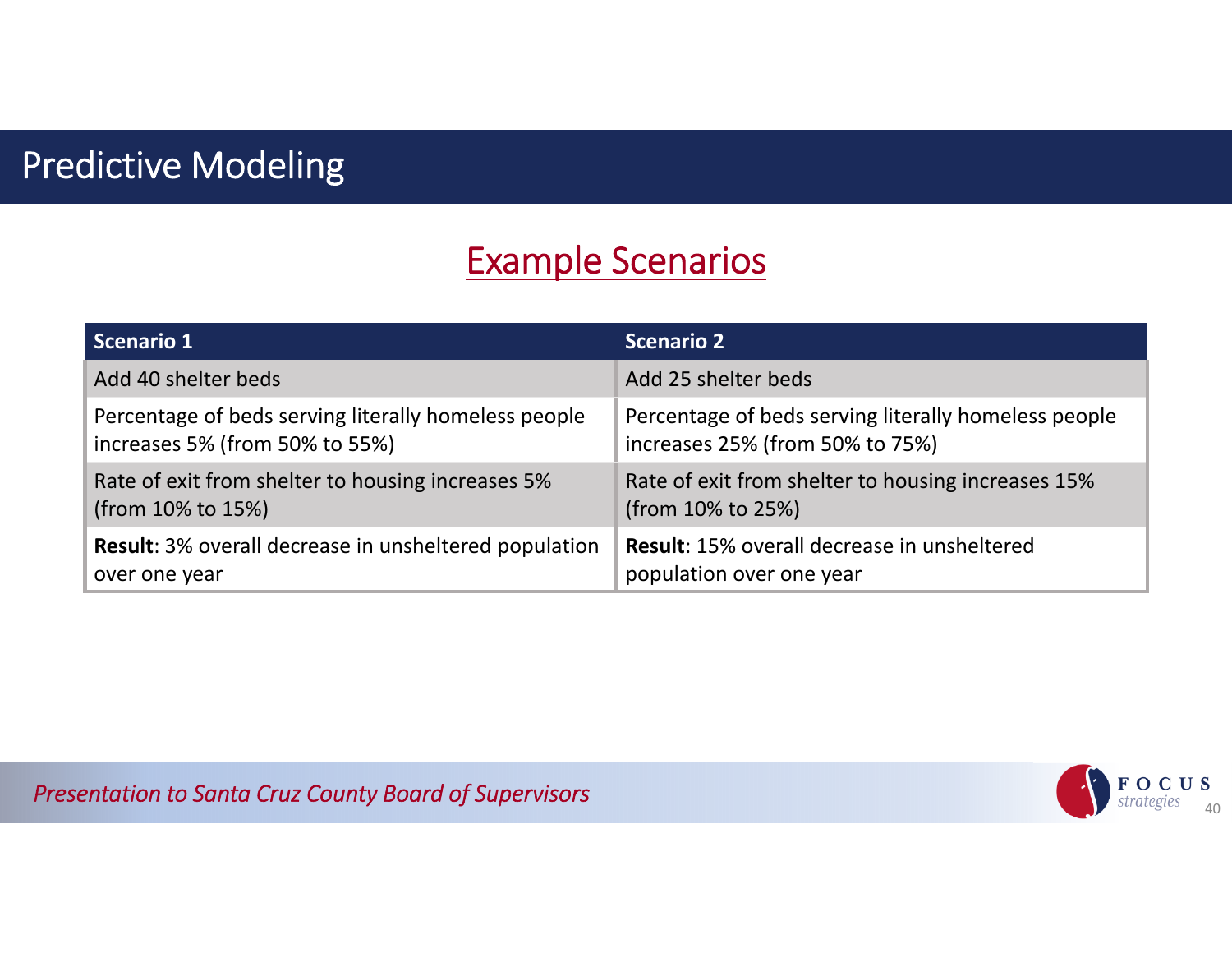#### Action Plan Development

### **Strategic Action Planning Timeline**

- $\triangleright$  March 26/27, 2020 Kick Off Convening to begin planning process
- $\triangleright$  April 2020 Conduct predictive modeling, meet with ad hoc planning groups
- $\triangleright$  May 2020 Draft plan completed and discussed with stakeholders
- $\triangleright$  June 2020 Plan finalized and presented to this Board